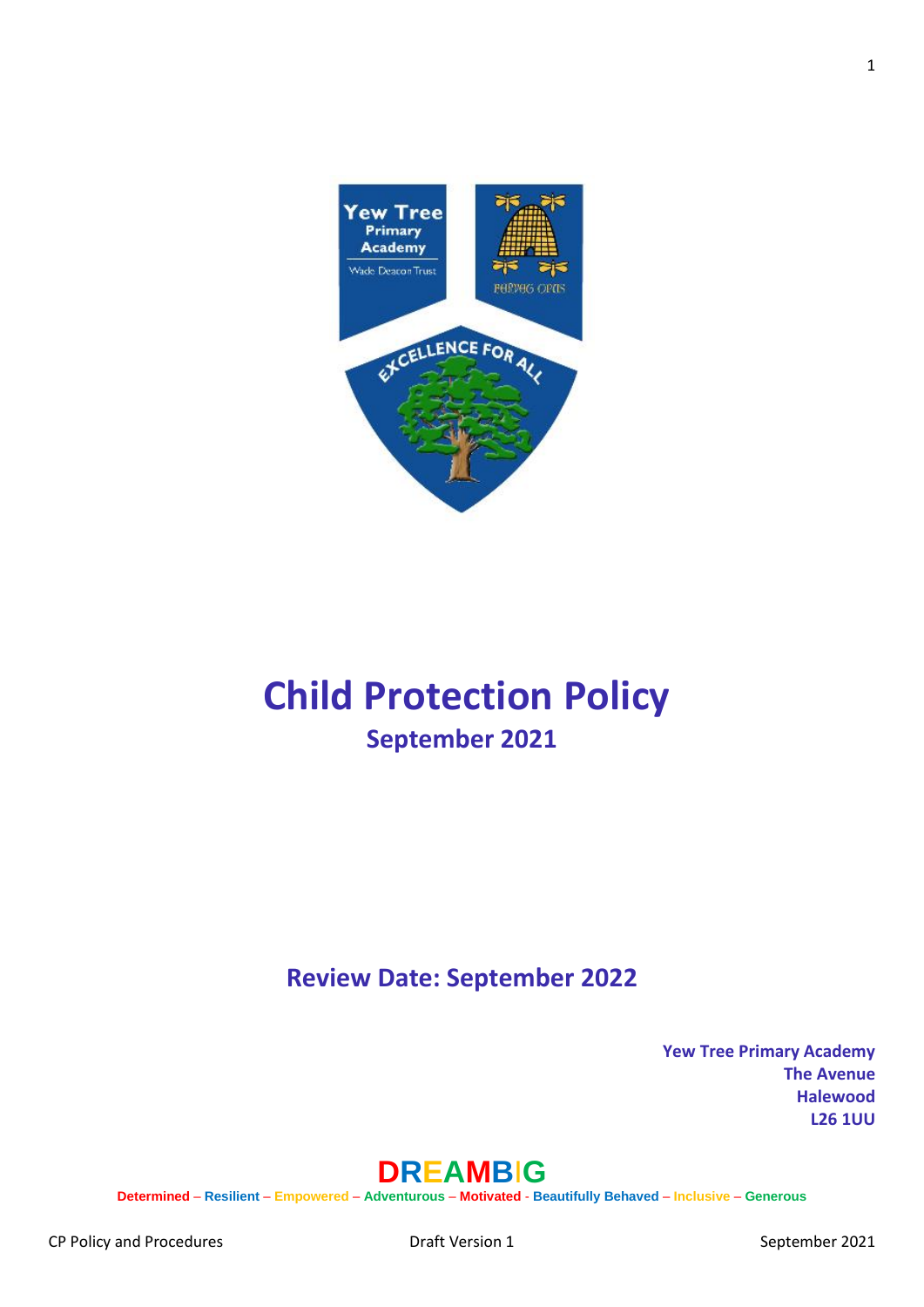#### **1. Policy Statement**

The aim of this policy is to promote a safe environment where safeguarding concerns in relation to a child can may managed in an appropriate way.

Yew Tree Primary Academy acknowledges the **duty** of care to safeguard and promote the welfare of children and is committed to ensuring safeguarding practice reflects statutory responsibilities, government guidance and complies with best practice standards and Ofsted requirements.

#### **Para. 2**

Safeguarding and promoting the welfare of children is **everyone's** responsibility. **Everyone** who comes into contact with children and their families has a role to play. In order to fulfil this responsibility effectively, all professionals should make sure their approach is child-centred. This means they should consider, at all times, what is in the **best interests** of the child.

## **Keeping Children Safe in Education, September 2021.**

This policy recognises that the welfare and interests of children are paramount in all circumstances. It aims to ensure that, regardless of **age**, **gender**, **religion or beliefs**, **ethnicity**, **disability**, **sexual orientation** or **socio-economic background**, all children have a positive and enjoyable experience of activities at school in a safe child centred environment. In addition, ensuring the protection of children from abuse whilst participating in education wherever such learning/activity takes place.

Within this policy, the understanding is that some children, including children with special education needs and disabilities, can be **particularly vulnerable** to abuse and neglect. In this policy we accept the responsibility to take reasonable and appropriate steps to ensure their welfare and consider extra pastoral support for children with SEN and disabilities

It is understood that,

# **Para. 185**

"…additional barriers can exist when recognising abuse and neglect in this group of children. These can include:

- assumptions that indicators of possible abuse such as behaviour, mood and injury relate to the child's disability without further exploration;
- being more prone to peer group isolation than other children;
- the potential for children with SEN and disabilities being disproportionally impacted by behaviours such as bullying, without outwardly showing any signs; and
- communication barriers and difficulties in overcoming these barriers.

#### **Keeping Children Safe in Education, September 2021**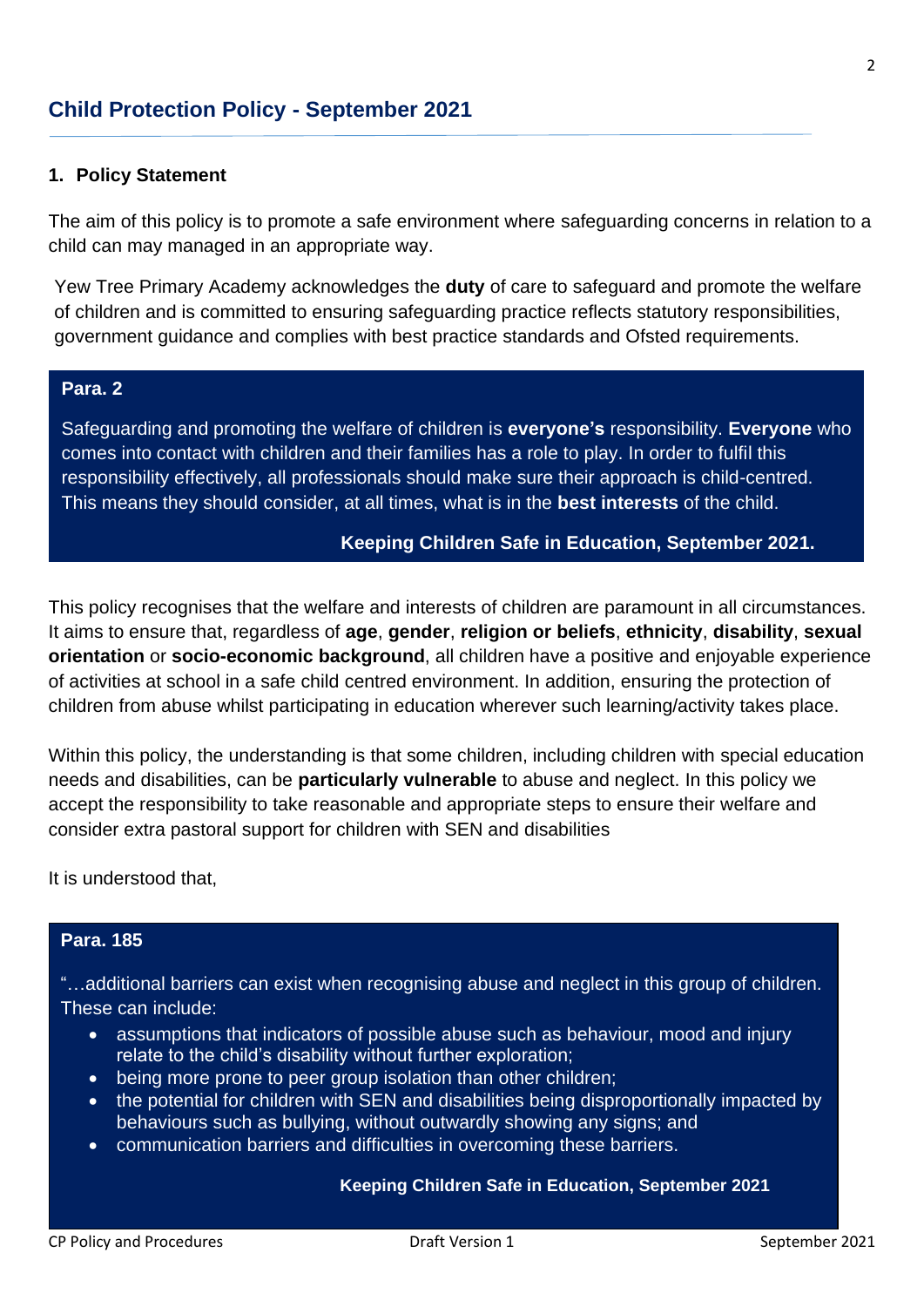Through this safeguarding child protection policy, and in accordance with Keeping Children Safe in Education, September 2021, we will;

- Promote and prioritise the safety and wellbeing of all children and young people;
- Ensure everyone, staff, pupils and parents understand their roles and responsibilities in respect of safeguarding and child protection;
- Ensure **all staff** have read **Part 1 and Annex A, of the Keeping Children Safe in Education, September 2021 Guidance document**, and have completed a signed record to say they have done so;
- Ensure everyone has appropriate learning opportunities to recognise, identify and respond to signs of abuse, neglect and other safeguarding concerns relating to children and young people;
- Ensure in the event of incidents/concerns of abuse, appropriate action is taken in line with local procedures, and support provided to the individual/s who raise of disclose a concern;
- Ensure that confidential, detailed and accurate records of all safeguarding and child protection concerns are maintained and securely stored, and transferred securely following the agreed procedure;
- Prevent the employment/deployment of unsuitable individuals;
- Help protect children and young people from exploitation including radicalisation, child sexual exploitation and child criminal exploitation (county lines)
- Acknowledge that even if there are no reports of peer-on-peer abuse in school it does not mean it is not happening, it may be the case that it is just not being reported, however, if peer-on-peer abuse is reported, ensure that appropriate action is taken.
- Ensure robust and effective safeguarding arrangements and procedures are in operation in school

The policy and procedures will be widely promoted and are mandatory for everyone involved in school. Failure to comply with the policy and procedures will be addressed without delay, and may ultimately result in actions taken to safeguard children as detailed in the School Behaviour Policy; Allegations Management Policy and Staff Code of Conduct.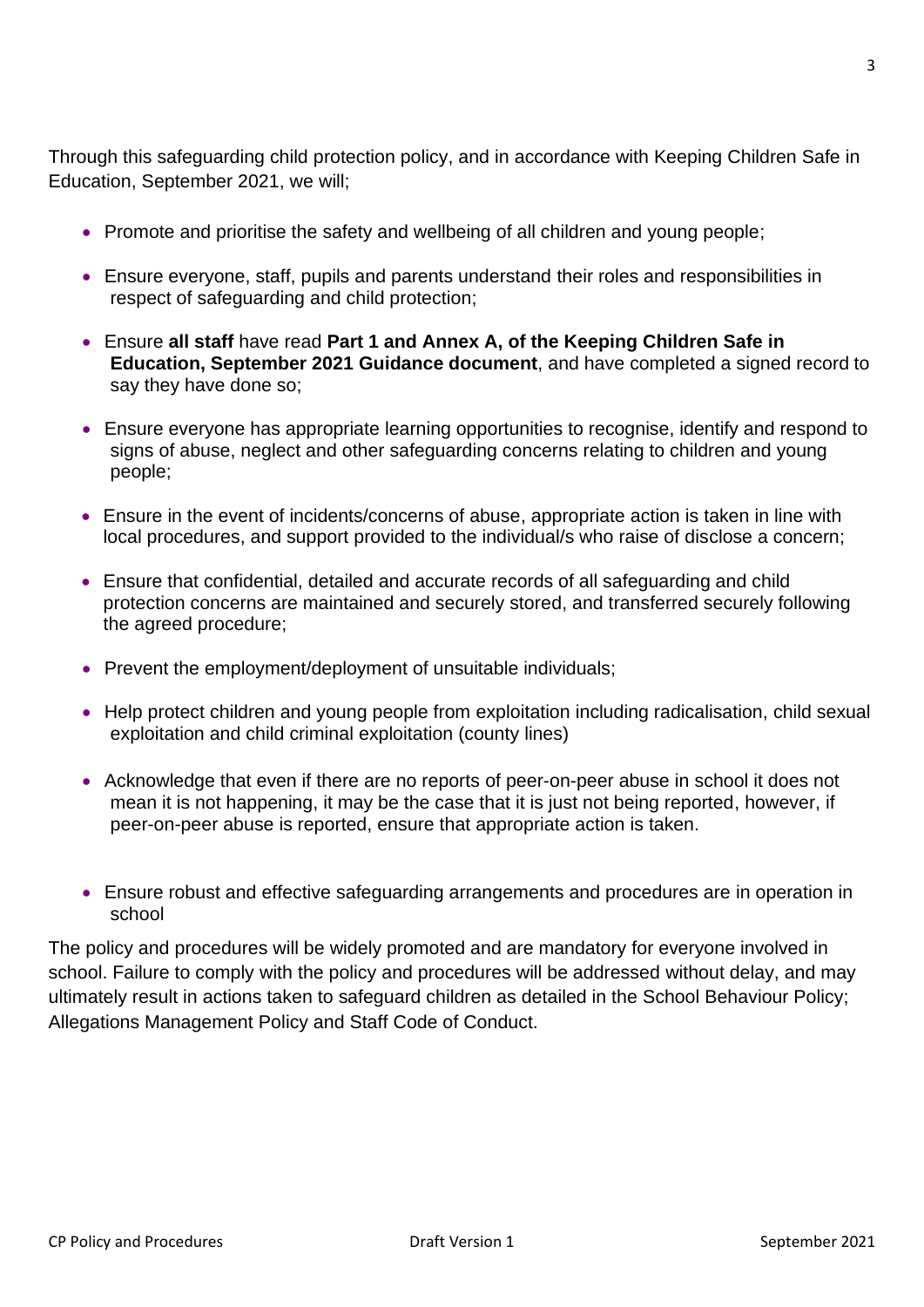#### **1.1 Definitions of Abuse**

Children have been abused, or are at risk of abuse, when their basic needs are not being met through acts of either commission, or omission. The category of abuse and neglect are:

#### **Physical Abuse Emotional Abuse**

**Sexual Abuse Neglect Neglect** 

The ability of staff to recognise the signs and symptoms of abuse will depend upon their experience and training, however **all** members of staff should be alert to the possible signs of abuse through annual Safeguarding training.

For full details of definitions, please see (**Appendix 5)**

In line with Keeping Children Safe in Education 2021, the definition of safeguarding for this document is as follows:

#### **Para. 4**

- protecting children from maltreatment;
- preventing impairment of children's mental or physical health or development;
- ensuring that children grow up in circumstances consistent with the provision of safe and effective care; and
- taking action to enable all children to have the best outcomes.

**Keeping Children Safe in Education, September 2021.**

#### **2. Safeguarding in Schools**

As part of a safer schools culture, effective child protection processes and procedures in schools and education settings should be fully embedded. To establish and maintain an open and safer culture we will:

- Establish and maintain an environment where children feel secure, are encouraged to talk, and they feel listened to
- Ensure robust and effective systems are in place to enable children to share their concerns
- Ensure children know there are adults in school they can talk to if they are worried,
- Ensure that within the curriculum children are taught the skills they need to recognise and stay safe from all kinds of harm, including exploitation and online safety.
- Ensure that children who may be particularly vulnerable, such as those with SEND are supported
- Ensure that children and young people that have English as an additional language have access to support and information that is clear, accessible and in their preferred language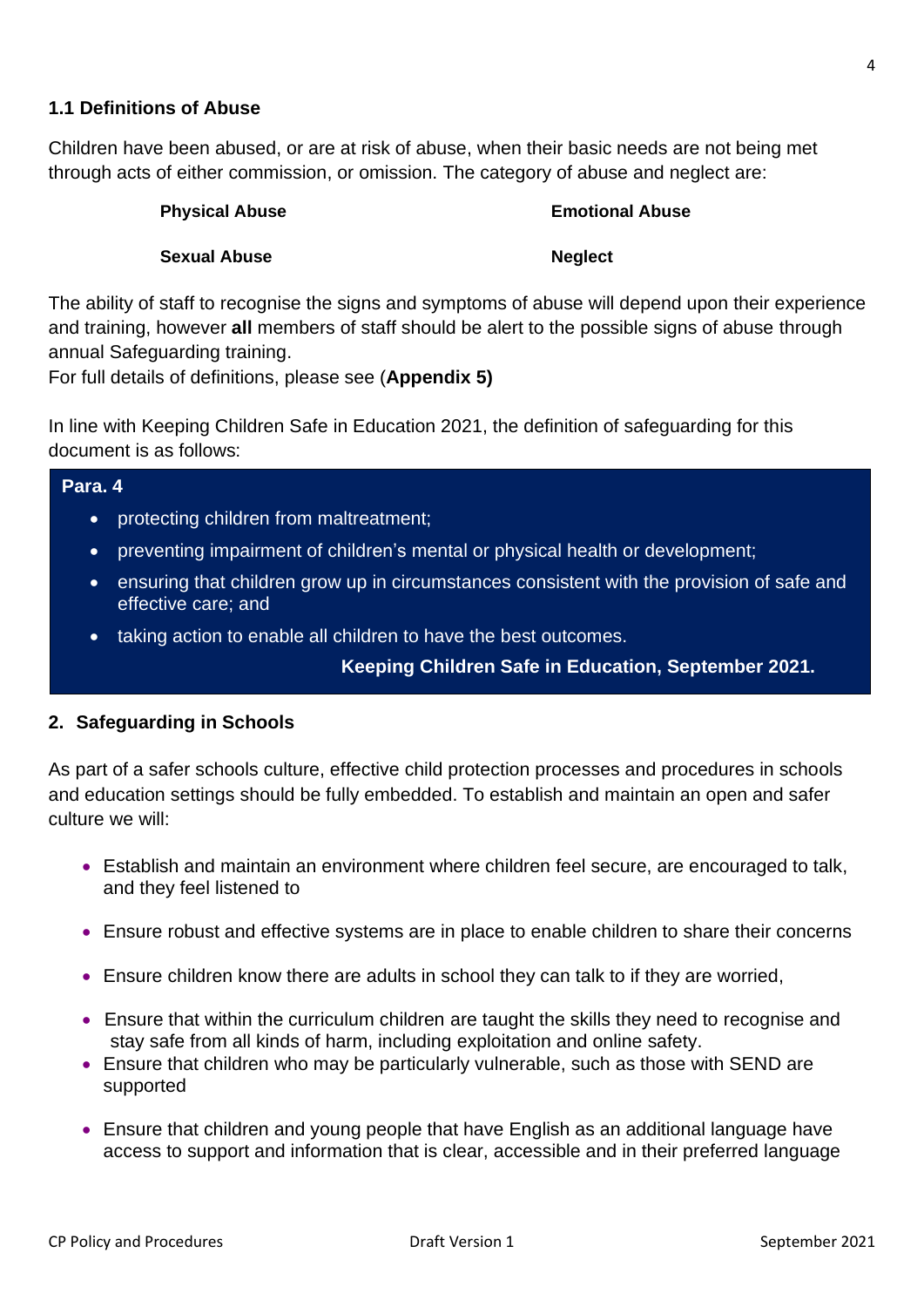# **2.1 Specific Safeguarding Issues**

#### **Para. 31**

All staff should have an awareness of safeguarding issues that can put children at risk of harm. Behaviours linked to issues such as drug taking and or alcohol misuse, deliberately missing education and consensual and non-consensual sharing of nudes and semi-nudes images and/or videos can be signs that children are at risk.

#### **Keeping Children Safe in Education, September 2021.**

#### **Children Missing Education**

All staff should be aware that, children going missing, particularly repeatedly, can act as a vital warning sign of a range of safeguarding possibilities. This may include,

• **Abuse and neglect**

• **Risk of substance misuse**

- **Sexual abuse**
- **Criminal or Sexual Exploitation**
- **Mental health problems**

• **Risk of Female Genital Mutilation**

• **Risk of travelling to conflict zones**

• **Risk of Forced Marriage**

Every attempt should have made by the school to make contact with the child and their family. After **10 days** if the child is still missing from education, the school should inform the Local Authority Child Missing Education (CME) officer, and the local CME procedures followed. Knowsley CME officer is Phil McCalliog.

#### **Contextual Safeguarding**

Contextual Safeguarding or **Extra-familial harm** takes a variety of different forms and children can be vulnerable to multiple harms including (but not limited to) sexual exploitation, criminal exploitation, sexual abuse, serious youth violence and county lines. Knowsley continues to work with University of Bedfordshire to develop and embed contextual safeguarding approaches across the borough.

## **Para 23.**

**All** staff should be aware that safeguarding incidents and/or behaviours can be associated with factors outside the school or college and/or can occur between children outside of these environments. **All** staff, but especially the designated safeguarding lead (and deputies) should consider whether children are at risk of abuse or exploitation in situations outside their families.

**Keeping Children Safe in Education, Sept 2021.**

School staff and DSL will have a key role in sharing relevant information and contributing to contextual safeguarding approaches that will aim to extend the concept of 'capacity to safeguard' beyond families to those individuals and sectors who manage extra-familial settings in which children encounter risk.

This role will include contributing to contextual safeguarding assessments and utilising resources such as the school assessment toolkit. Link to school assessment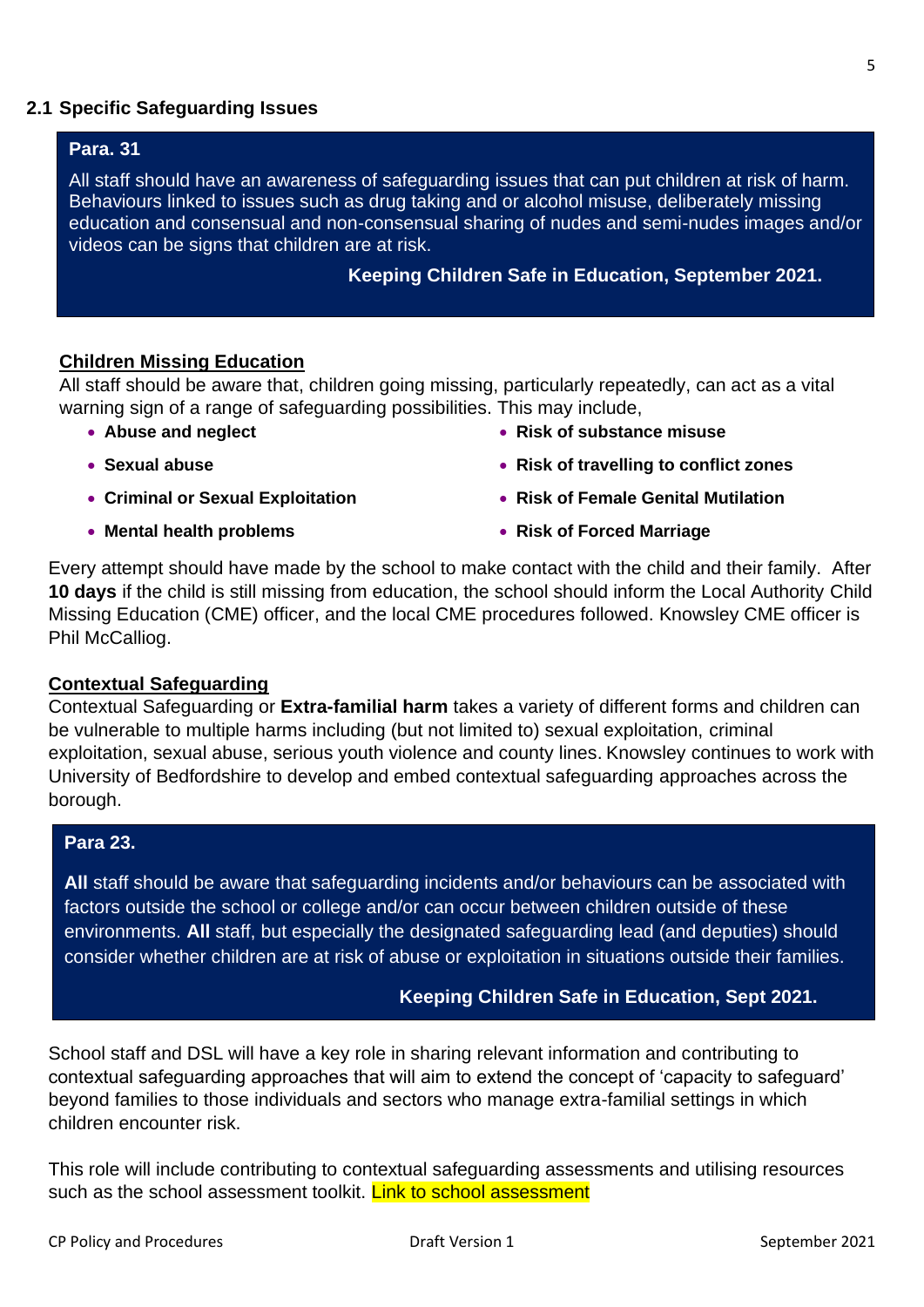## **Child Exploitation**

All staff should recognise **child exploitation** as a form of child abuse. This occurs when an individual or group takes advantage of an imbalance of power to coerce, manipulate or deceive children under the age of 18. The nature of exploitation can be sexual, where sexual activity takes place in exchange for something, the victim needs or wants, financial advantage, or increased status of the perpetrator or facilitator. It can also be criminal, where drug networks or gangs groom and exploit children to carry drugs and money across county lines, from urban areas to suburban and rural areas, market and seaside towns. It may also include children affected by gang activity and youth violence.

# **Team Shield**

Knowsley has a dedicated multi-agency team that works together with children, families and the community to offer a range of services to reduce the risk of child exploitation. **Team Shield** can provide a central point for professionals to receive expert support with reference to child exploitation. They provide a coordinated and proactive response to child exploitation: prevention, safeguarding and prosecution.

Where staff in school have concerns relating to child exploitation, and the case is not already open, they should follow the procedures detailed in this policy and complete a Multi-Agency Referral Form (MARF). Once completed it is sent into Multi Agency Safeguarding Hub (MASH) where it will then be processed and forwarded to Shield.

If concerns are in relation to an open case in Knowsley, then school staff can complete a Child Exploitation Assessment form on the liquid logic Early Help module and send it to the MACE tray. Further details can be found in the Knowsley Multi Agency Child Exploitation Policy. Child Exploitation - [Knowsley Safeguarding Children Partnership \(knowsleyscp.org.uk\)](https://www.knowsleyscp.org.uk/professionals/child-sexual-exploitation/)

# **Domestic Abuse**

The Domestic Abuse Act 2021 formally recognised the impact of domestic abuse on children, as victims in their own right if they see, hear or experience the effects of abuse. The definition of domestic abuse ensures that different types of relationships are captured, including ex-partners and family members. Both the person who is carrying out the behaviour and the person to whom the behaviour is directed towards must be aged 16 or over and they must be "personally connected".

The abuse can encompass, but is not limited to:

• **Psychological**

• **Economic/Financial**

• **Physical**

- **Emotional**
- **Sexual Violence**
- **Coercive and controlling behaviour**

Types of domestic abuse include intimate partner violence, abuse by family members, teenage relationship abuse (a form of peer-on-peer abuse falling under the definition of domestic abuse, depending on the age of the child) and child/adolescent to parent violence and abuse. Anyone can be a victim of domestic abuse, regardless of gender, age, ethnicity, socio-economic status, sexuality or background and domestic abuse can take place inside or outside of the home. Exposure to domestic abuse can have a serious, long lasting emotional and psychological impact on children.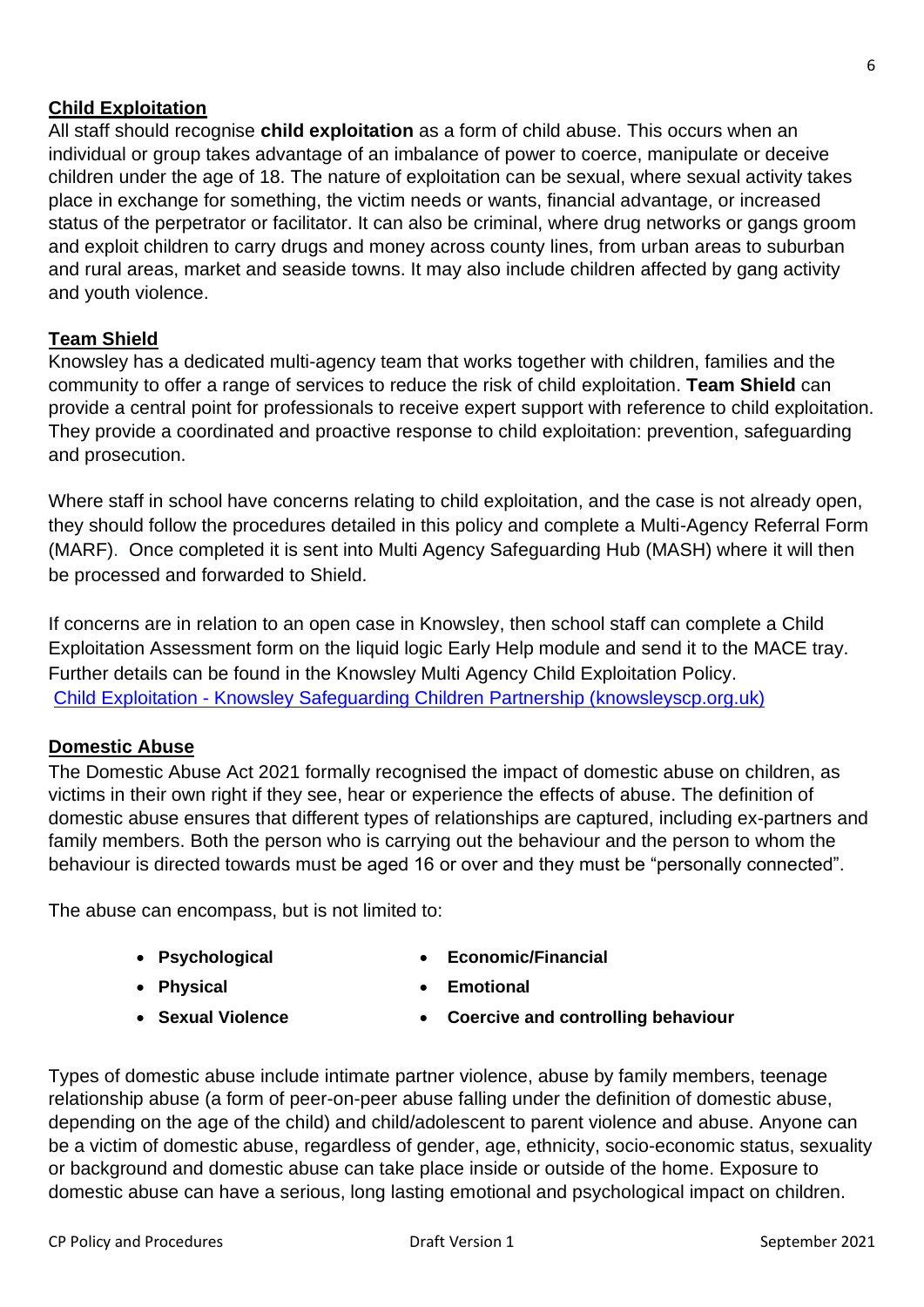#### **Operation Encompass**

All Knowsley schools have a named Operation Encompass (OE) contact. When Police attend a Domestic Abuse call and they are aware children have been present, they will record details of the school or nursery provision the child attends. The relevant schools or settings will be contacted and made aware as early as possible of the incident. **Schools are asked to set up an Operation Encompass e-mail account for this purpose**. This account must be accessible to more than one member of the SLT or safeguarding team. Once the school OE champion is aware, they can take actions to support and safeguard the child. The actions taken by the school will be recorded Operation Encompass recording sheet. **(See Appendix 7)** School staff may choose to use the DARIM (Domestic Abuse Risk Identification Matrix) tool to assess the risk of harm to a child who had witnessed domestic abuse. [DARIM](https://www.knowsleyscp.org.uk/wp-content/uploads/2017/06/DARIM-2.pdf)

# **Female Genital Mutilation (FGM)**

FGM mandatory reporting for teachers. Section 5B of the Female Genital Mutilation Act 2003 (as inserted by section 74 of the Serious Crime Act 2015) places a statutory duty upon teachers, along with regulated health and social care professionals in England and Wales, to report to the police where they discover (either through disclosure by the victim or visual evidence) that FGM appears to have been carried out on a girl under 18.

Female Genital Mutilation (sometimes referred to as 'Cutting') comprises all procedures involving partial or total removal of the external female genitalia or other injury to the female genital organs. It is illegal in the U.K. and is a form of child abuse with long-lasting and harmful consequences.

If staff have a concern Knowsley safeguarding procedures must be followed. Teachers must personally report to the police, cases where they discover that an act of FGM appears to have been carried out. Unless the teacher has a good reason not to, they should also still consider and discuss any such case with the Designated Safeguarding Lead. The duty does not apply in relation to at risk or suspected cases. In these cases teachers should follow Knowsley Safeguarding Children Board procedures.

#### **Forced Marriage**

Forcing a person into marriage is a crime. A forced marriage is one entered into without the full and free consent of one or both parties and where violence, threats or any other form of coercion is used to cause a person to enter into the marriage.

The Forced Marriage Unit has published statutory guidance and Multi-agency guidelines, pages 32-36 of which focus on the role of schools and colleges. School and college staff can contact the Forced Marriage Unit if they need advice or information: Contact: 020 7008 0151 or email [fmu@fcdo.gov.uk.](mailto:fmu@fcdo.gov.uk)

In Knowsley, any concerns regarding an incident of forced marriage should be reported immediately to the police and a referral made into the MASH.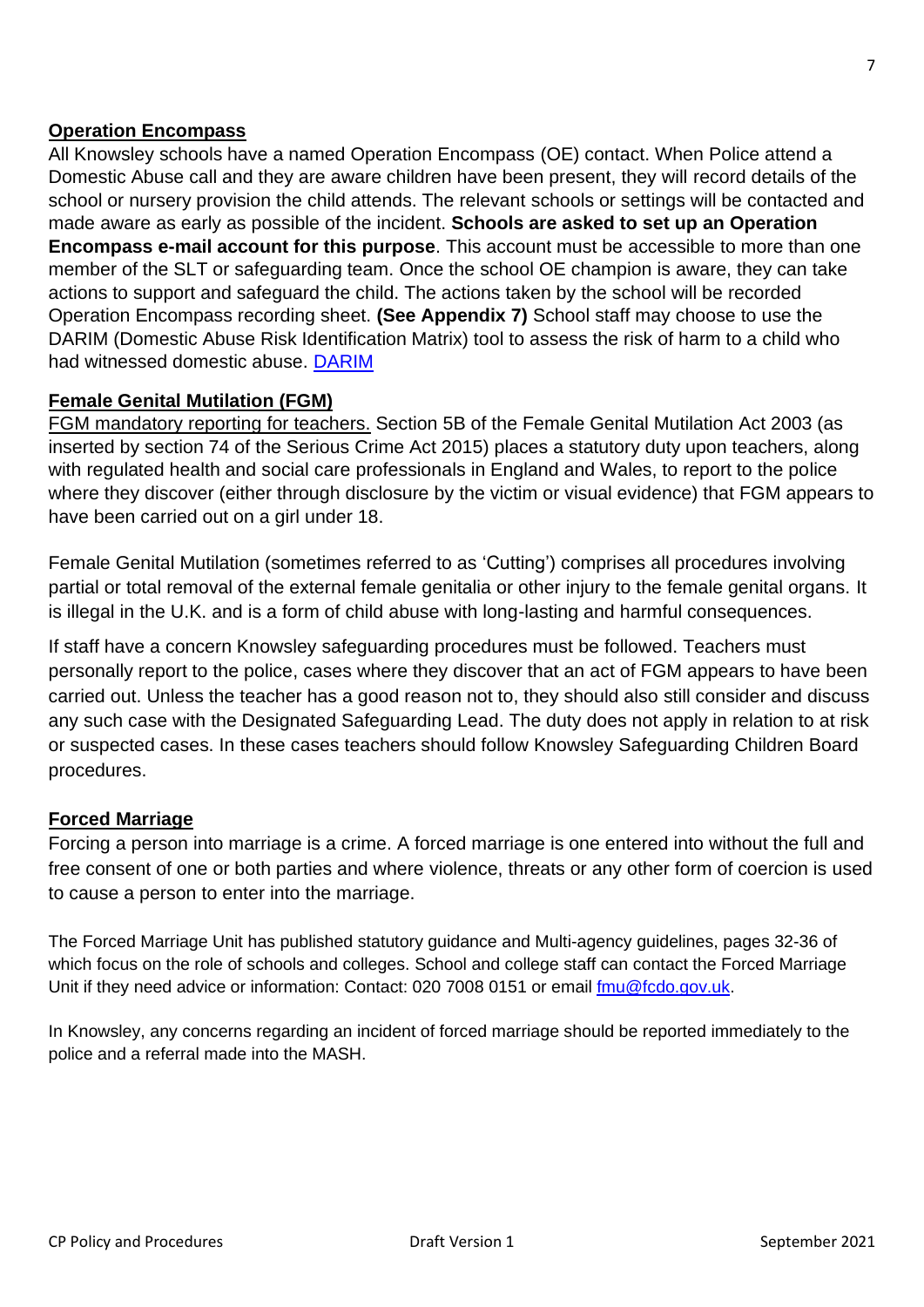# **Preventing Radicalisation**

#### **Preventing Radicalisation**

Children are vulnerable to extremist ideology and radicalisation. Similar to protecting children from other forms of harm and abuse, protecting children from this risk should be part of a schools' or colleges' safeguarding approach.

#### **Page 135, Keeping Children Safe in Education, September 2021.**

Children and young people may become vulnerable and susceptible to radicalisation through a range of social, personal and environmental factors. There is an awareness of the specific need to safeguard children, young people and their families from violent extremism.

Schools are expected to assess the risk of children being drawn into terrorism, including support for extremist ideals that are part of terrorist ideology. Schools and colleges should have clear procedures in place for protecting children at risk of radicalisation.

Further information and quidance can be found on the [www.gov.uk](http://www.gov.uk/) website.

- **Extremism** is the vocal or active opposition to our fundamental values, including democracy, the rule of law, individual liberty and the mutual respect and tolerance of different faiths and beliefs. This also includes calling for the death of members of the armed forces.
- **Radicalisation** refers to the process by which a person comes to support terrorism and extremist ideologies associated with terrorist groups.
- **Terrorism** is an action that endangers or causes serious violence to a person/people; causes serious damage to property; or seriously interferes or disrupts an electronic system. The use or threat must be designed to influence the government or to intimidate the public and is made for the purpose of advancing a political, religious or ideological cause

**Page 135, Keeping Children Safe in Education, September 2021.**

Exploitation and radicalisation is a safeguarding concern. As such, in order to uphold the ethos and values of our school/ setting we will make a commitment to,

- Keep up to date on the latest advice and guidance provided to assist in addressing specific vulnerabilities and forms of exploitation.
- Support staff to recognise warning signs and symptoms in relation to children and young people and include such issues in the curriculum in an age appropriate way.
- Support staff to talk to families about sensitive concerns in relation to their children and explore ways to address them
- Ensure the Designated Safeguarding Lead knows where to seek and get advice as necessary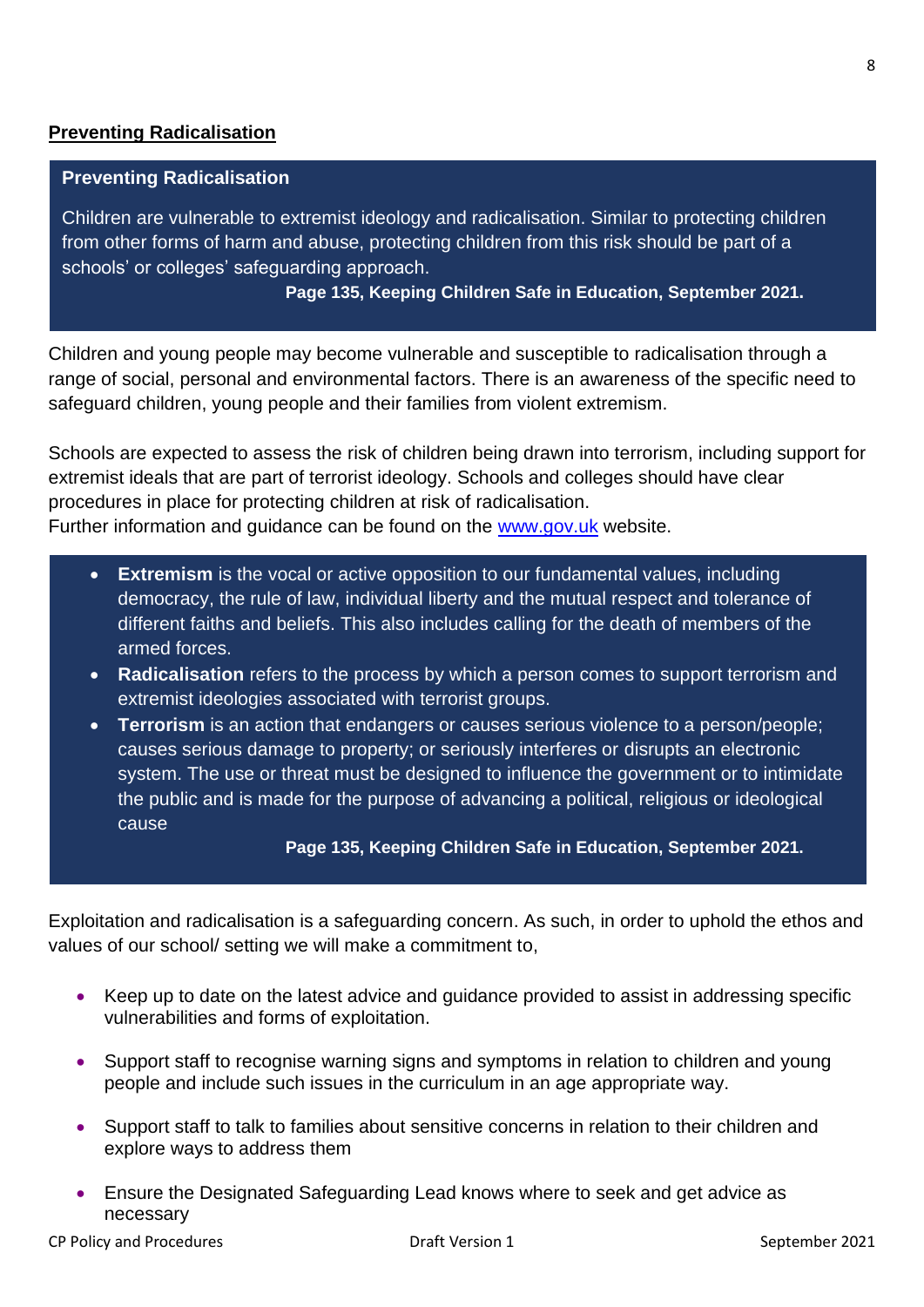As with managing other safeguarding risks, staff should be alert to changes in children's behaviour that could indicate that they may be in need of help or protection.

#### **Channel**

Channel is a voluntary, confidential support programme which focuses on providing support at an early stage to people who are identified as being vulnerable to being drawn into terrorism. Prevent referrals may be passed to a multi-agency Channel Panel, which will discuss the individual referred to determine whether they are vulnerable to being drawn into terrorism and consider the appropriate support required. A representative from the school or college may be asked to attend the Channel panel to help with this assessment.

**Page 136, Keeping Children Safe in Education, September 2021.**

In Knowsley a referral made into the Channel Panel via the MASH. **It falls to the referrer to highlight the concern in relation to the Prevent Duty. (See Appendix 8)**

#### **Peer on peer/ child on child abuse**

**All staff** should be clear as to the school policy and procedures with regards to peer on peer abuse.

## **Para. 49**

Peer on peer abuse is most likely to include, but may not be limited to:

- Bullying (including cyberbullying, prejudiced-based and discriminatory bullying);
- Abuse in intimate personal relationship between peers;
- Physical abuse such as hitting, kicking, shaking, biting, hair pulling, or otherwise causing physical harm (this may include an online element which facilitates threatens and/or encourages physical abuse);
- Sexual violence, such as rape, assault by penetration and sexual assault ( this may include an online element which facilitates, threatens and/or encourages sexual violence)
- Sexual harassment, such as sexual comments, remarks, jokes and online sexual harassment, which may be stand-alone or part of a boarder pattern of abuse;
- **causing someone to engage in sexual activity without consent, such as** forcing someone to strip, touch themselves sexually, or to engage in sexual activity with a third party;
- consensual and non-consensual sharing of nudes and semi nudes images and or videos13 (also known as sexting or youth produced sexual imagery);
- upskirting,14 which typically involves taking a picture under a person's clothing without their permission, with the intention of viewing their genitals or buttocks to obtain sexual gratification, or cause the victim humiliation, distress or alarm; and
- Initiation/hazing type violence and rituals (this could include activities involving harassment, abuse or humiliation used as a way of initiating a person into a group and may also include an online element).

CP Policy and Procedures Draft Version 1 September 2021 **Keeping Children Safe in Education, September 2021.**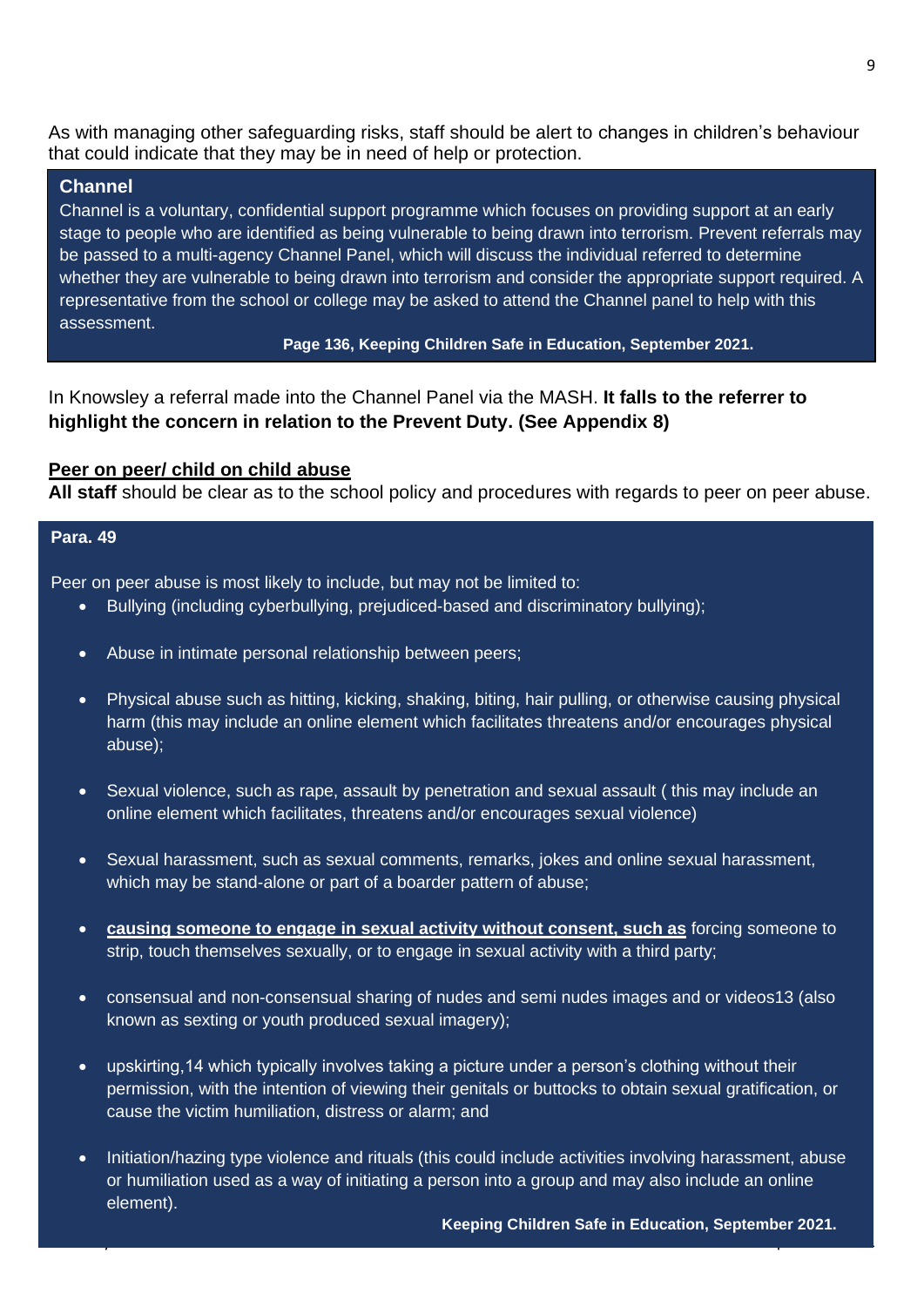Peer on peer abuse is abuse and will never be tolerated or passed off as 'banter', 'just having a laugh' or 'part of growing up'. All allegations of peer-on-peer abuse will be recorded as a child welfare concern and will be dealt with in line with the school behaviour policy and anti-bullying policy. Where a child has suffered or is likely to suffer significant harm a safeguarding referral will be made into the MASH.

In school Vulnerable children meeting contextual safeguarding Knowsley

# **Youth Produced Sexual Imagery/Sexting**

Youth produced sexual imagery/Sexting is when someone shares sexual, naked or semi naked images or videos of themselves or others. It includes the sending of sexually explicit images, or text messages. The images or messages can be sent by mobiles, tablets, smart phones or laptops or any device that enables messages and images to be shared or sent.

All incidents involving youth produced sexual imagery should be responded to in line with the school's safeguarding and child protection policy.

# **Sexting and the Law:**

A young person is breaking the law if they

- Take an explicit photo or video of themselves or a friend
- Share an explicit image or video of a child, even if is shared between children of the same age
- Possess, download or explore an explicit image or video of a child, even if the child gave their permission for it to be created.

As of January 2016, if a young person is found creating or sharing images, the police can choose to record that a crime has been committed but that taking formal action is not in the public interest.

The definition of Sexual Abuse now includes reference to,

# Para 29.

'The sexual abuse of children by other children is a specific safeguarding issue (also known as peer on peer abuse) in education and all staff should be aware of it and of their school or colleges policy and procedures for dealing with it.'

**Keeping Children Safe in Education, Sept 2021**

# **Child on Child Sexual Violence and Sexual Harassment**

Schools may come across arrange of sexualised behaviours in children that range from, those they would expect to see as part of normal child development, to inappropriate and harmful.

In dealing with reports of child on child sexual violence and sexual harassment, the complexity of the presenting issues and the pressure staff are under to make difficult decisions quickly must be taken into account. All staff working with children are advised to maintain as attitude of **'it could happen here'**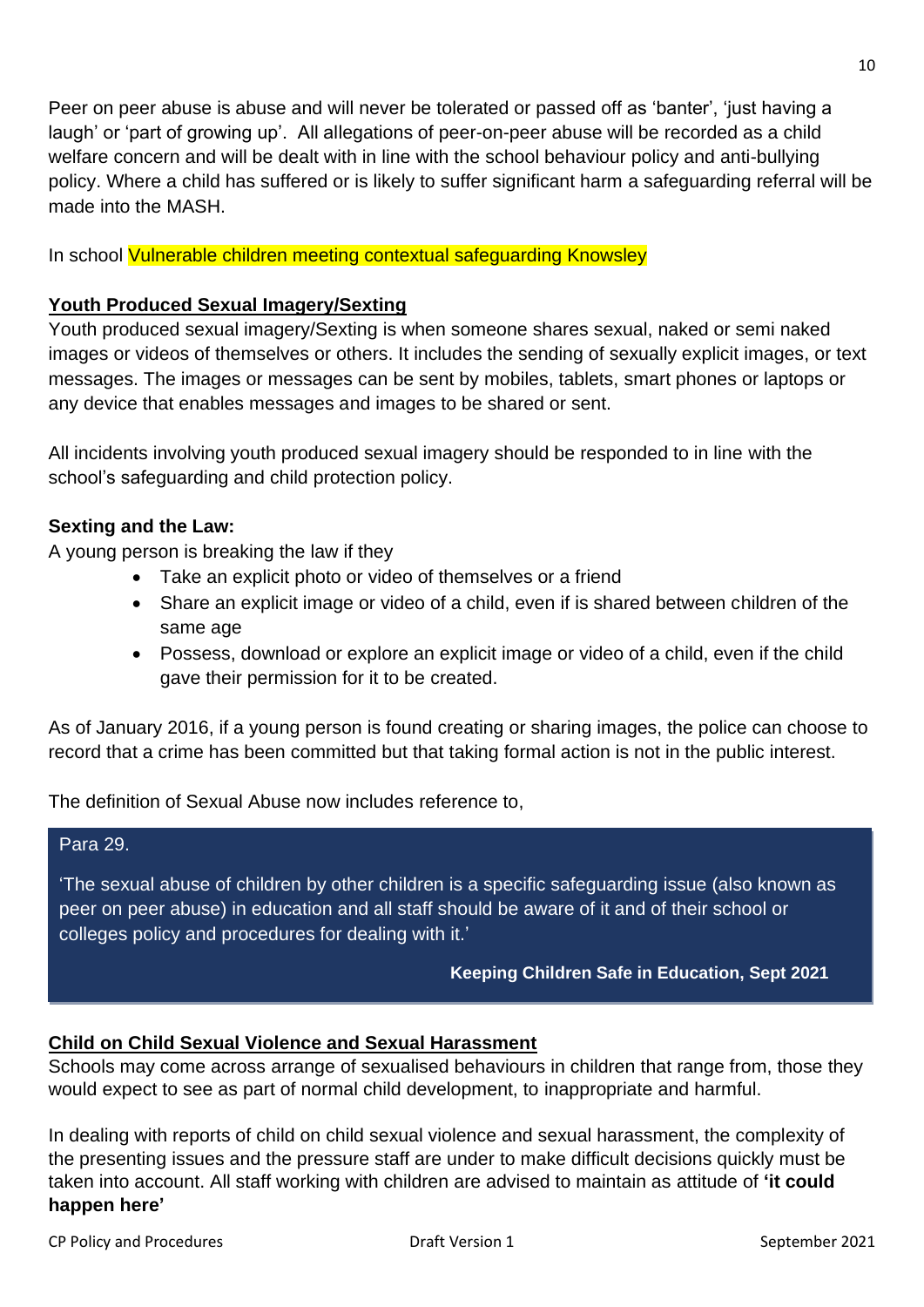#### Para 18.

All staff should be able to reassure victims that they are being taken seriously and that they will be supported and kept safe. A victim should never be given the impression that they are creating a problem by reporting abuse, sexual violence or sexual harassment. Nor should a victim ever be made to feel ashamed for making a report.

#### **Keeping Children Safe in Education , Sept 2021**

Ultimately, any decisions made by the school staff must be done on a **case by case basis**, with the DSL taking a leading role and using their professional judgement, supported by other agencies such as Children's Social Care and the police as required. KCSiE 2021, Part 5 and the following guidance sets out how schools should respond to reports of sexual violence and sexual harassment. Sexual violence and sexual [harassment between children in schools and colleges -](https://www.gov.uk/government/publications/sexual-violence-and-sexual-harassment-between-children-in-schools-and-colleges) GOV.UK [\(www.gov.uk\)](https://www.gov.uk/government/publications/sexual-violence-and-sexual-harassment-between-children-in-schools-and-colleges)

#### **Responding to report of sexual violence and sexual harassment**

Keeping Children Safe in Education, Sept. 2021 upholds the principle that the is a zero tolerance approach to sexual violence and sexual harassment and it is never acceptable and will not be tolerated.

In Knowsley, DSL's may request support, advice and guidance from the Education Safeguarding Officer in relation to the cases as they arise.

- All victims should be supported and reassured that they are being taken seriously.
- Where the report includes an online element staff should be aware of Searching, Screening [and Confiscation advice for Head Teachers](https://assets.publishing.service.gov.uk/government/uploads/system/uploads/attachment_data/file/674416/Searching_screening_and_confiscation.pdf) and [UKCCIS Sexting](https://www.gov.uk/government/publications/sexting-in-schools-and-colleges) advice for schools.
- Staff **must not** view or forward illegal images of a child.
- While Staff can ask open questions such as those using the **TED** approach; Tell, Explain, Describe. They **must not** ask leading questions
- A written record should be made recording the facts as the child presents them.
- The Designated Safeguarding Lead must be informed as soon as possible.

Once an incident of sexual violence has been disclosed the DSL should make an immediate risk and needs assessment. (see **Appendix 6**) The risk and needs assessment should consider:

- The victim, especially their protection and support
- Whether there have been other victims
- The child displaying the sexualised behaviour
- All the other children, and if appropriate staff at the school, especially and actions that are appropriate to protect them from further harmful sexualised behaviour

In line with the Knowsley procedures, when considering a referral into Early Help, Children's Social Care, or the Police, schools should access the guidance detailed in the Children who display Sexually Inappropriate and Harmful Behaviour Protocol.

[Children who display inappropriate or harmful sexual behaviour: Procedural Guidance](https://knowsleyscb.proceduresonline.com/files/harmful_sex_behav.pdf?zoom_highlight=sexual+harmful+behaviour#search=%22sexual%20harmful%20behaviour%22)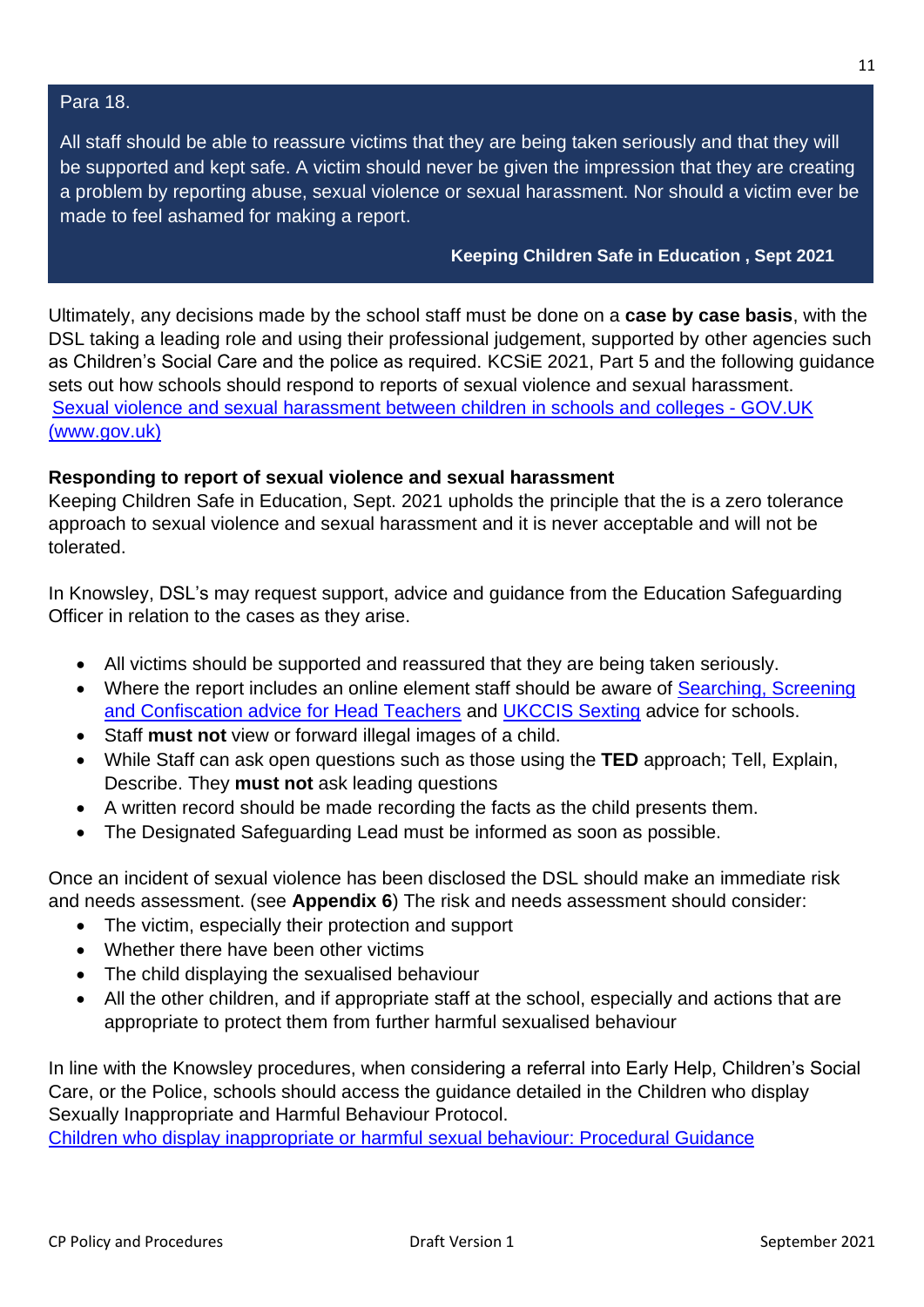#### **Options to manage the report**

**Para 451.** It is important that schools and colleges consider every report on a case-by case basis…There are four likely scenarios for schools and colleges to consider when managing any reports of sexual violence and/or sexual harassment.

## **Keeping Children Safe in Education, September 2021**

- **1. Manage internally** In some cases of sexual harassment, e.g. one- off incidents, the school may take the view that the children concerned are not in need of early help or statutory intervention and that it would be appropriate to handle the incident internally, taking actions in line with school behaviour policy. This response should be underpinned by the principal that sexual violence and sexual harassment is never acceptable and will not be tolerated. All concerns, discussions, decisions and reasons for decisions must be recorded.
- **2. Early Help** –The school may decide that the children involved to not require statutory interventions but may benefit from Early Help via a referral into Knowsley MASH. Early help can be particularly useful to address non-violent Harmful Sexual Behaviour and may prevent escalation of sexual violence. This response should be underpinned by the principal that sexual violence and sexual harassment is never acceptable and will not be tolerated. All concerns, discussions, decisions and reasons for decisions must be recorded.
- **3. Referrals to Children's Social Care** where a child has been harmed, is at risk of harm, or is in immediate danger a referral should be made to the Knowsley MASH. Schools should not wait for the outcome (or even the start) of a children's social care investigation before protecting the victim and other children in the school.

Where statutory assessments are appropriate, the school or college (especially the designated safeguarding lead or a deputy) should be working alongside, and cooperating with, the relevant lead social worker. Collaborative working will help ensure the best possible package of coordinated support is implemented for the victim and, where appropriate, the alleged perpetrator(s) and any other children that require support

All Knowsley schools may seek advice, guidance and support from the Education Safeguarding Officer on the best way to implement safeguarding and risk identification processes. Schools will support the completion of a specialist AIM assessment if required.

This response should be underpinned by the principal that sexual violence and sexual harassment is never acceptable and will not be tolerated. All concerns, discussions, decisions and reasons for decisions must be recorded.

**4. Reporting to the Police** – Any report to the Police will generally be in parallel with a referral the children's social care via the Knowsley MASH. Where a report of a rape, assault by penetration or sexual assault is made, the starting point is this information should be passed to the Police. In Knowsley the DSL will make this report to the **Vulnerable Persons Unit** in the Police.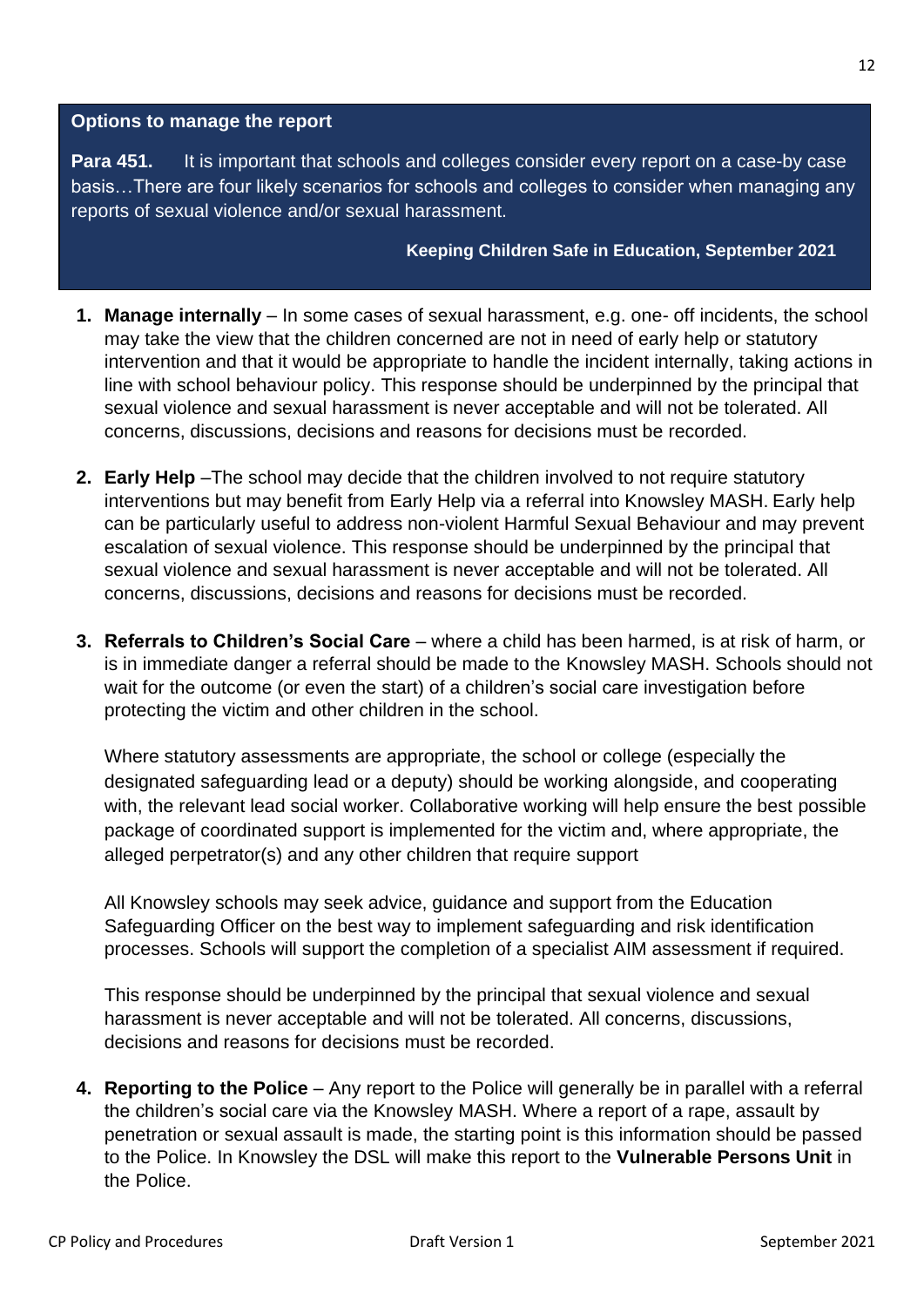Schools will generally be informing the parents or carers od the children involved in the incident, unless there are compelling reasons not to, for example, informing the parent or carer is likely to put the child at further risk. In circumstances where parents or carers have not been informed, it will be especially important that the school or college is supporting the child in any decision they take. This should be with the support of children's social care and any appropriate specialist agencies

Where an incident has been reported to the police, the school should consult with the Police and agree whet information can be disclosed to staff and others, in particular, the alleged perpetrator and their parents or carers. They should also discuss the best way to protect the victim and their anonymity.

In some cases, it may become clear very quickly that the police (for whatever reason) will not take further action. In such circumstances, it is important that the school or college continue to engage with specialist support for the victim and alleged perpetrator(s) as required.

Additionally, whilst protecting children and/or taking any disciplinary measures against the alleged perpetrator(s), it will be important for the designated safeguarding lead (or a deputy) to work closely with the police (and other agencies as required), to ensure any actions the school or college take do not jeopardise the police investigation

Part 5, Keeping Children Safe in Education, Sept. 2021 details further information in regards to cases that are referred into the criminal justice process.

# **Serious Violence**

All staff should be aware of indicators, which may signal that children are at risk from, or are involved with serious violent crime. These may include:

- School Absence
- Changes in friendships
- Friendships or relationships with older individuals
- Significant decline in academic performance
- Signs of self harm
- Significant change in well being
- Signs of assault or unexplained injuries
- Unexplained gifts or new possessions

All staff should be aware of the associated risk to a child, or group of children in the school and understand the measures in place to manage these. [Preventing youth violence and gang involvement](https://www.gov.uk/government/publications/advice-to-schools-and-colleges-on-gangs-and-youth-violence) [Criminal exploitation of children and vulnerable](https://www.gov.uk/government/publications/criminal-exploitation-of-children-and-vulnerable-adults-county-lines)  [adults: County](https://www.gov.uk/government/publications/criminal-exploitation-of-children-and-vulnerable-adults-county-lines) Lines

# **Mental Health**

All staff should be aware that mental health problems can, in some case, be an indicator that a child has suffered or is at risk of suffering abuse, neglect or exploitation. While only appropriately trained professionals should attempt to make a diagnosis of a mental health problem, staff in school are well placed to observe children day to day and identify those who may be struggling with their mental well- being.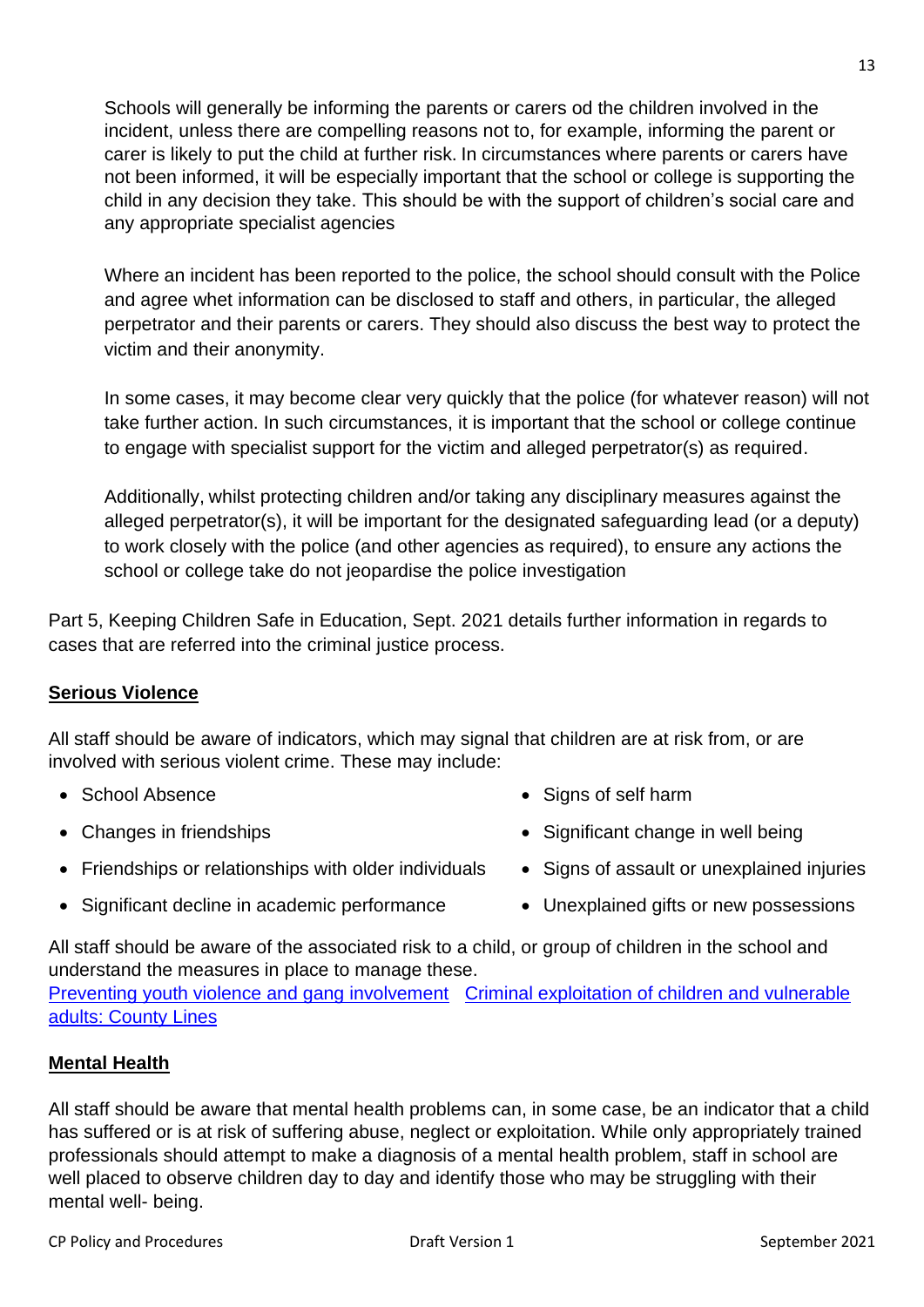#### **Para. 45**

If staff have a mental health concern about a child that is also a safeguarding concern, immediate action should be taken, following their child protection policy and speaking to the designated safeguarding lead or a deputy.

#### **Keeping Children Safe in Education, September 2021**

Schools and colleges can access a range of advice to help them identify children in need of extra mental health support, this includes working with external agencies. More information can be found in the mental health and behaviour in schools guidance, colleges may also wish to follow this guidance as best practice. Public Health England has produced a range of resources to support secondary school teachers to promote positive health, wellbeing and resilience among children. [Rise Above](https://riseabove.org.uk/) for links to all materials and lesson plans.

# **2.2 Staff have a particular contribution to make, in listening to children and young people who have experienced abuse.**

The contribution of all staff to safeguard and protect children should be valued and recognised. However, it should be clearly understood that this work will **only** be carried out as part of an agreed plan and with a view to ensure it does not impact on any legal processes the child may be involved.

It is recognised that children who are abused or who witness domestic abuse may find it difficult to develop a sense of self-worth. They may feel helpless, humiliated and hold some sense of blame. School may be the only stable, secure and predictable element in the lives of children and young people who are at risk.

In line with **Keeping Children Safe in Education Guidance, September 2021**, we will endeavour to support children and young people through:

- Ensuring the content of the curriculum encourages self-esteem and self-motivation
- The identification of a Designated Safeguarding Lead and any deputies. (See **Appendix 1**)
- Promoting an ethos of positive support and create a safe and secure environment for staff and students.
- Upholding the school behaviour policy, ensuring students are aware that whilst some types of behaviour are unacceptable, they are valued and not blamed for any abuse that may have occurred
- Recognising that children and young people living in environments where they may be exposed to **ACE's** ( Adverse Childhood Experiences) such as domestic abuse, adult drug/alcohol misuse, adult mental health issues and/or criminality, are vulnerable and may be in need of support and protection
- Monitoring the welfare of children and young people who are its students, keeping accurate records, and notifying Children's Social Care via the Multi Agency Safeguarding Hub (MASH) as soon as there is a child protection concern in line with the [Knowsley: Helping Children](https://www.knowsleyscp.org.uk/wp-content/uploads/2020/01/Helping-Children-Thrive-Knowsley.pdf)  [Thrive 2020](https://www.knowsleyscp.org.uk/wp-content/uploads/2020/01/Helping-Children-Thrive-Knowsley.pdf) document.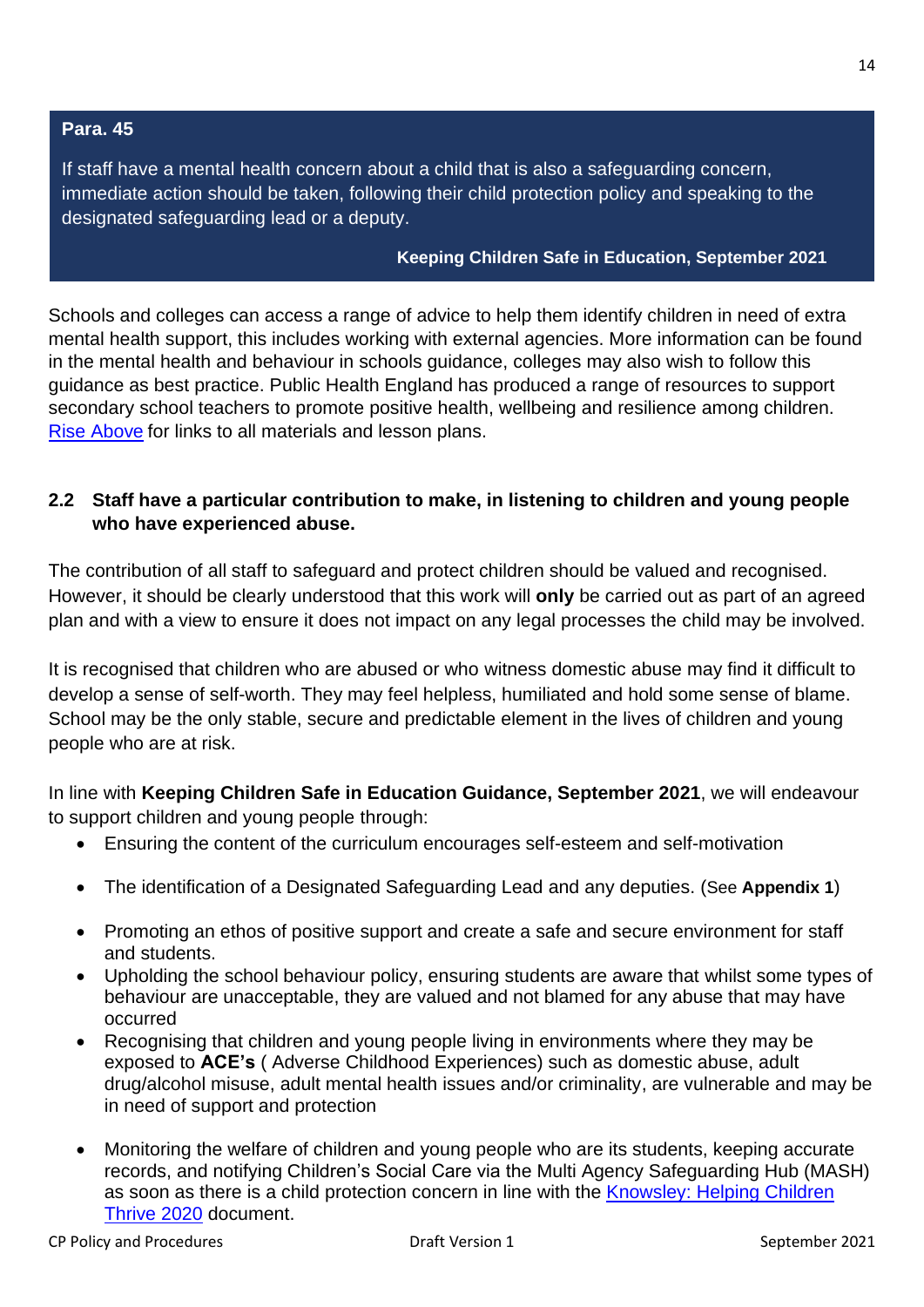- Identifying a key member of staff as an Operation Encompass Champion whose role is to receive information from the Police relating to incidents of Domestic Abuse
- Using a Signs of Safety approach to support the safeguarding of children and families.
- Using assessment tools such as the Graded Care Profile 2, when they are concerned that a child may be experiencing neglect.
- Initiating and contributing to assessments relating to the child or young person and their family, including Early Help Assessments in line with the Knowsley Helping Children Thrive Model.

# **Para. 80**

Governing bodies and proprietors should have a senior board level (or equivalent) lead to take **leadership** responsibility for their school's or college's safeguarding arrangements.

#### **Keeping Children Safe in Education, September 2021.**

# **Children potentially at a greater risk of harm.**

Some children are recognised as potentially being at a greater risk of harm. All staff should be aware that these children can be particularly vulnerable;

- Children who need a social worker and are subject to Child in Need or Child Protection Plans
- Children requiring mental health support
- Looked after children and previously looked after children
- Care Leavers
- Children with special educational needs and disabilities

When assessing the impact of abuse and neglect on a child, staff should ensure consideration is given to the above criteria which may indicate additional vulnerability.

# **2.3 In order to support students and their families when dealing with safeguarding and potential child protection issues, school staff will,**

- Undertake discussions with the parents (or if appropriate the child or young person), to gain consent to share information prior to the involvement of another agency unless this may put the child at increased risk of significant harm.
- Ensure parents have a clear understanding of the **duty** placed on school staff with regards the safeguarding and child protection
- Ensure that parents are aware of the intention to make a referral into Children's Social Care via the Knowsley MASH, unless to do so may put the child at increased risk of significant harm.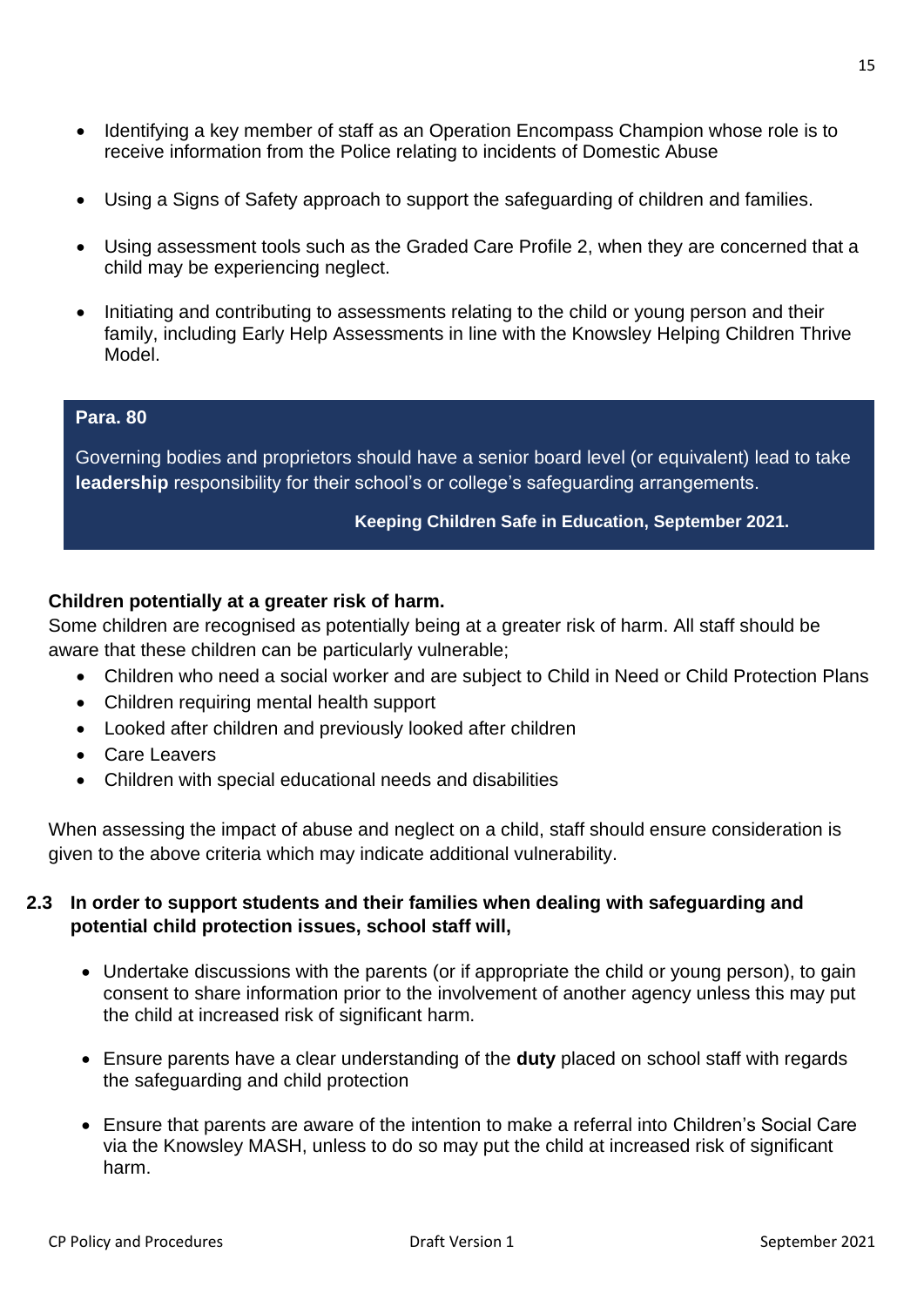# **2.4 Adverse Childhood Experiences**

Adverse Childhood Experiences (ACEs) is the term used to describe all types of abuse, neglect, and other potentially traumatic experiences that occur to people under the age of 18.

Professionals who work with children should have an understanding of how Adverse Childhood Experiences (ACE's) can have a tremendous impact on child development and the vulnerability of children. ACE's can have an impact on the child in terms of future violence victimization and perpetration, and lifelong health and opportunity.

Adverse Childhood Experiences have been linked to:

- risky health behaviors.
- chronic health conditions,
- low life potential, and
- early death.

As the number of ACEs increases, so does the risk for these outcomes.

The presence of ACEs does not mean that a child will experience poor outcomes. However, children's positive experiences or protective factors can prevent children from experiencing adversity and can protect against many of the negative health and life outcomes even after adversity has occurred.

It is important to address the conditions that put children and families at risk of ACEs so that we can prevent ACEs before they happen.

#### **2.5 Early Help Assessment**

In order to effectively contribute to the Early Help Assessment process staff will actively participate and contribute to the development of a common assessment process that considers the needs of the child and the family.

Early Help Assessments are conducted in order to facilitate earlier identification and intervention supporting children with additional needs.

In order to ensure the effectiveness of the Early Help Assessments school staff will,

- Participate in Early Help Assessment training
- Develop effective links with other services and agencies
- Work in partnership with children, young people and their families
- Identify an Early Help Lead person within the school

# **In making an Early Help referral in Knowsley a Multi Agency Referral Form (MARF) must be completed and submitted to the MASH.**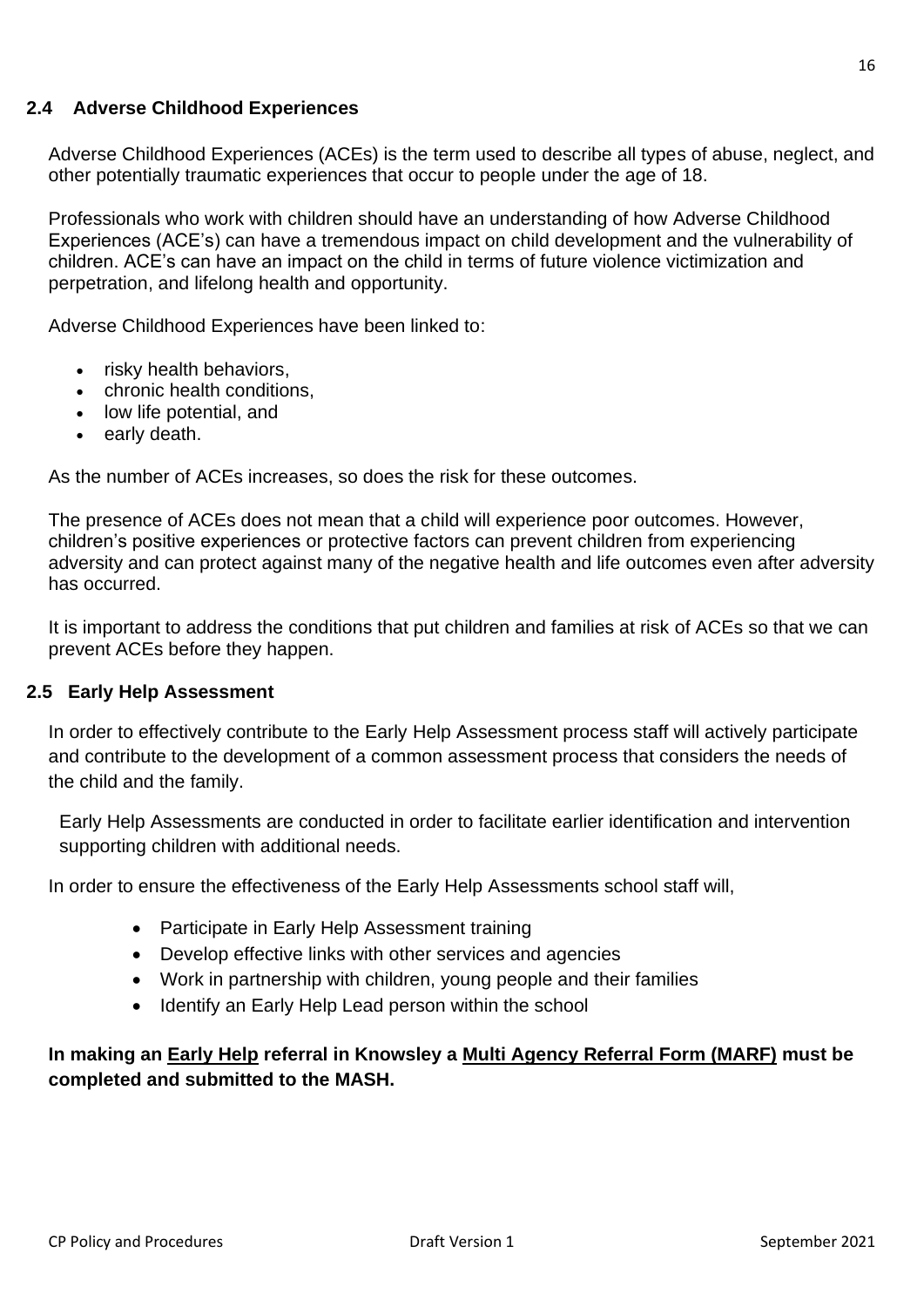## **3. Child Protection Procedures**

In accordance with statutory guidance, governing bodies and proprietors should ensure that the school/education setting has the following in place,

- An effective child protection policy and procedures in place that are in accordance with the local authority guidance and locally agreed multi agency safeguarding arrangements put in place by the three safeguarding partners.
- That the child protection policy and procedures are made available on the school website or to pupils, student and parents on request
- Procedures in place for dealing with complaints about safeguarding arrangements that are accessible to staff, pupils and parents.

The child protection procedures for schools and education settings will ensure:

- The procedures set out in the Knowsley Safeguarding Children Partnership (KSCP) Safeguarding Children Procedures Manual are followed, together with the KSCP multi agency Child Protection Standards. These multi agency procedures are updated and held on line at [KSCP Tri X multi agency procedures](https://www.knowsleyscp.org.uk/professionals/multi-agency-procedures/)
- A member of staff who has child protection concerns about a child or young person, will **immediately** inform the Designated Safeguarding Lead, and record accurately the events giving rise to the concern.
- If the Designated Safeguarding Lead is unavailable the member of staff should speak to the Deputy Designated Lead if they have one, or to the named person in the Local Authority, Safeguarding Education Officer, for advice. **Under no circumstances should the member of staff attempt to resolve the matter without first taking advice.**
- Understanding that taking no action does not safeguard children, once information is received there should not be an assumption that someone else will act. Discussions should be had and the outcome should clearly note what actions will be taken, by who and why. (For Child Protection Procedures flow chart **see appendix 2.**)

#### **Para. 17**

**All** staff should know what to do if a child tells them he/she is being abused or neglected. Staff should know how to manage the requirement to maintain an appropriate level of confidentiality. This means only involving those who need to be involve, such as the designate safeguarding lead (or a deputy) and children's social care. Staff should never promise a child that they will not tell anyone about a report of abuse, as this may ultimately not be in the best interests of the child.

**Keeping Children Safe in Education, September 2021.**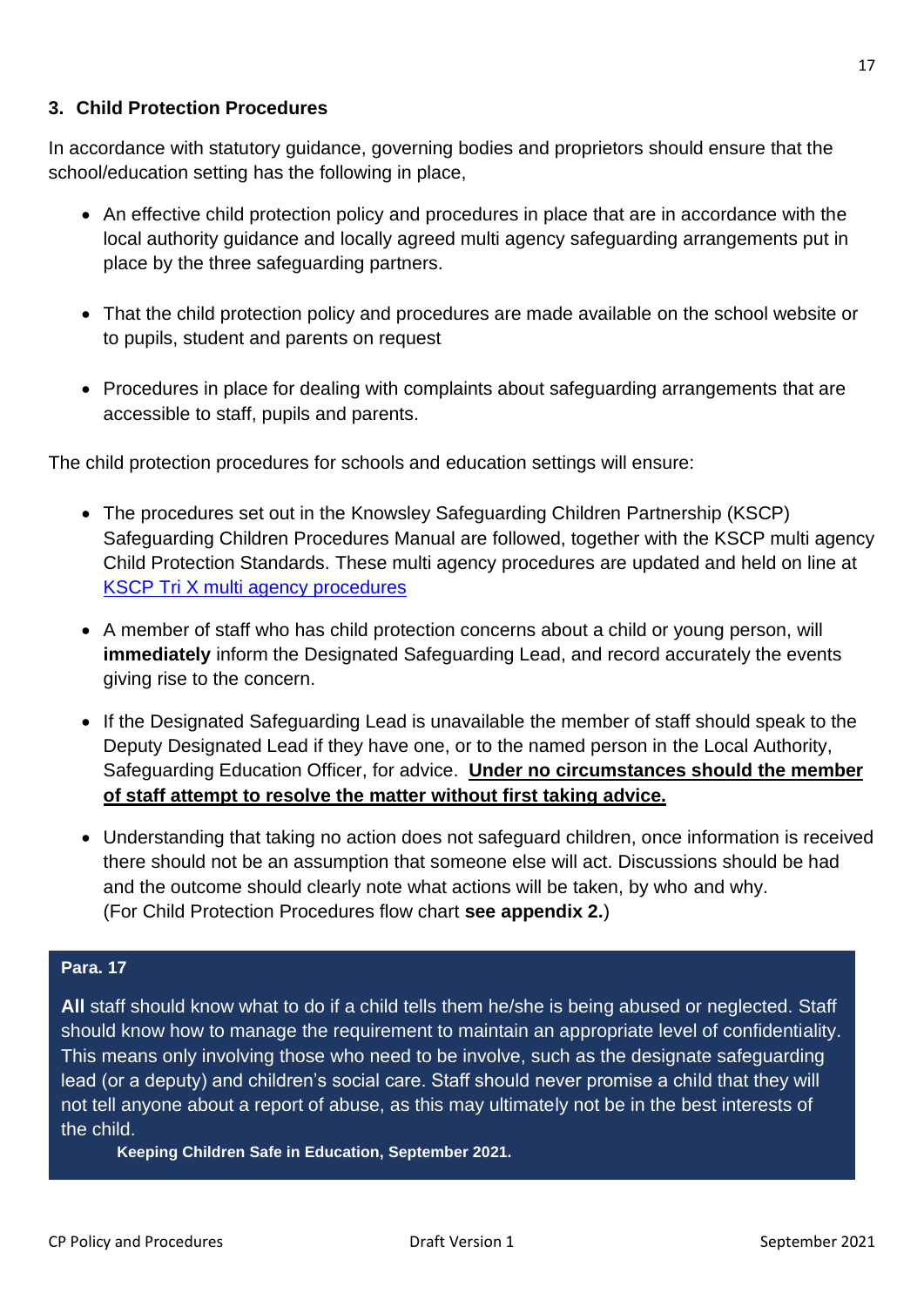As part of the extended school provision, should any member of staff delivering this provision become aware of a child protection concern where a child is suffering, or likely to suffer significant harm, they should follow the procedure and contact the Children's Social Care Duty Team via the MASH. They should record their concerns and actions, and inform the setting Designated Safeguarding Lead as soon as practicable.

#### **3.1 Dealing with a disclosure**

#### **Do** - Stay Calm

- Listen carefully, let the child tell their story and take it seriously
- Ask **TED** questions **T**ell me, **E**xplain to me, **Describe to me**
- Keep the child informed about what you are doing and what is happening at every stage
- Reassure them they have done nothing wrong and it is not their fault
- Make a full record of what has been said as soon as possible

#### **Don't**

- Promise confidentiality. Be honest about your own position, who you will have to tell and why
- Ask leading questions (e.g. Did your mother do this to you)
- Press the child for more details
- Make promises (e.g. this will never happen again)

Once a disclosure has been made or a concern has been shared, the Designated Safeguarding Lead will consider the information, if necessary take advice, and will make a decision to either

#### **Para. 58**

- Managing any support for the child internally via the school or college's own pastoral support processes;
- An early help assessment; or
- A referral for statutory services, for example as the child might be in need, is in need or suffering or likely to suffer harm

**Keeping Children Safe in Education, September 2021.**

Once the decision is made to make a referral the Designated Safeguarding Lead will contact the MASH and make a telephone referral. This must be followed up in writing using the Multi Agency Referral Form within 24 hours.

As part of the KSCP multi agency procedures Children's Social Care will inform the referrer of the outcome progress of the referral within 3 working days. If the Designated Safeguarding Lead does not receive this information, it is their responsibility to follow up the progress of the referral.

# **3.2 Making a referral**

#### **Para.62**

**children's social care (and if appropriate the police) is made immediately.** Referrals should **Where a child is suffering, or is likely to suffer from harm, it is important that a referral to** follow the local authority's referral process.

**Keeping Children Safe in Education, September 2021.**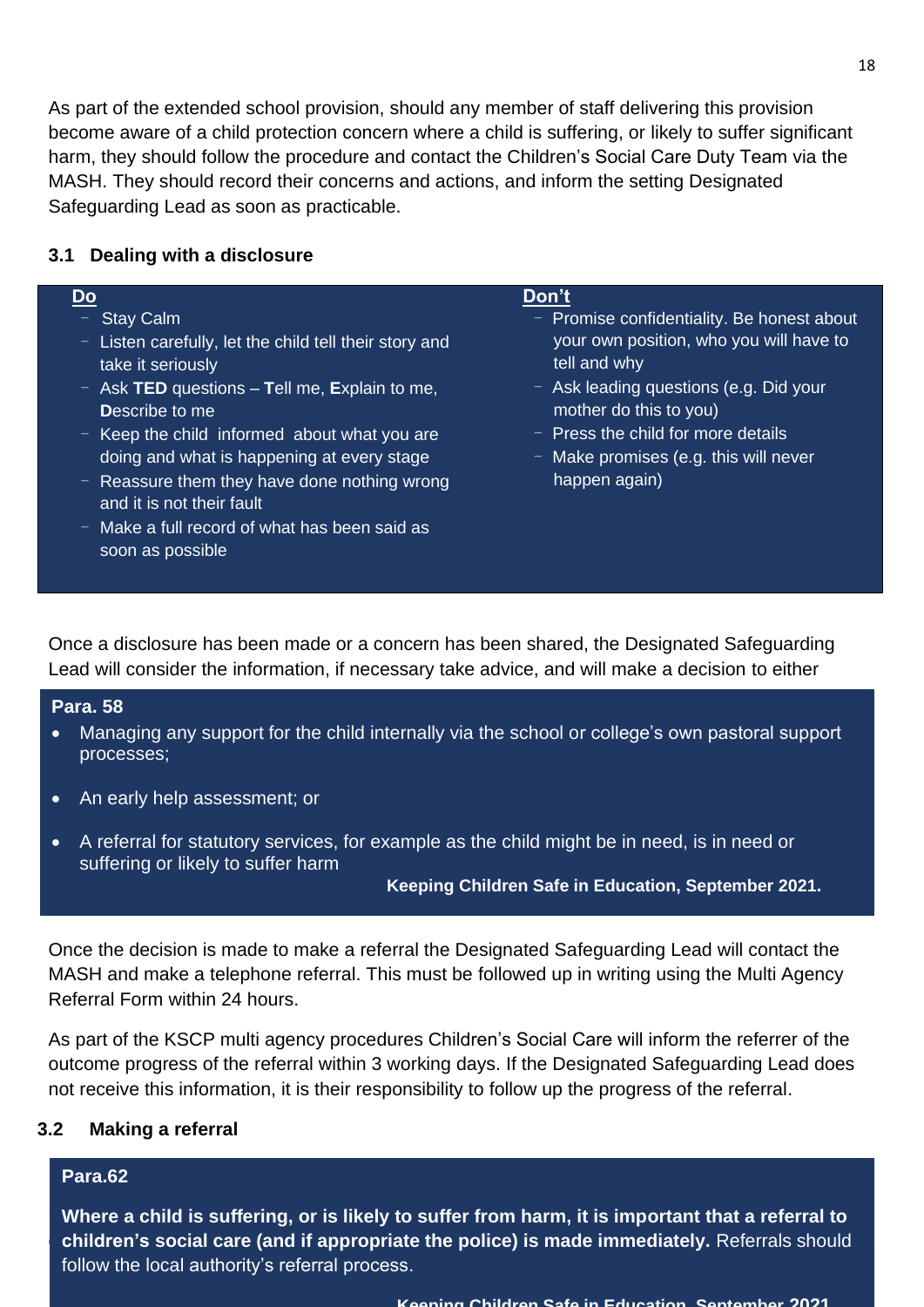All staff will know what to do if a child tells them he/she is being abused or neglected. Staff members working with children are advised to maintain and attitude of **'it could happen here'** where safeguarding and child protection are concerned. When concerned about the welfare of a child, staff should always act in the **best** interests of the child.

As such all staff should be aware through training how to make a referral into the Knowsley MASH. See **(Appendix 2)**

When making a referral the following information is required;

- Your name and where you are from
- The child's details name, address, date of birth etc.
- Details of the child's parents/carers
- What's Working Well What you are worried about (Nature of the referral relating to significant harm and the category of abuse)
- Any relevant context that supports the referral information
- What needs to happen to ensure the safety/wellbeing of the child
- If the parents been informed of referral, and if not the reason why

# **3.3 Confidentiality and Information Sharing**

Sharing information is essential in working together to safeguard children. Professionals, agencies and services are required to share information securely:

- About children and their health and development in relation to exposure to possible abuse and neglect
- About parents who may not be able to care adequately and safely for children
- About individuals who may present a risk to children

Where there are concerns that a child is, or may be at risk of significant harm, the needs of the child must always come first; **the priority must always be to protect the child**.

If there is any doubt about confidentiality, staff should seek advice from a senior manager or outside agency as required.

The Headteacher/Designated Safeguarding Lead will only disclose information about a student to other members of the staff team on a need to know basis. In line with the *HM Government Information Sharing: Guidance for practitioners and managers.* Seven Golden Rules for information sharing, the appropriateness of sharing information should have a direct relevance on the ability of the member of staff to carry out their role**.**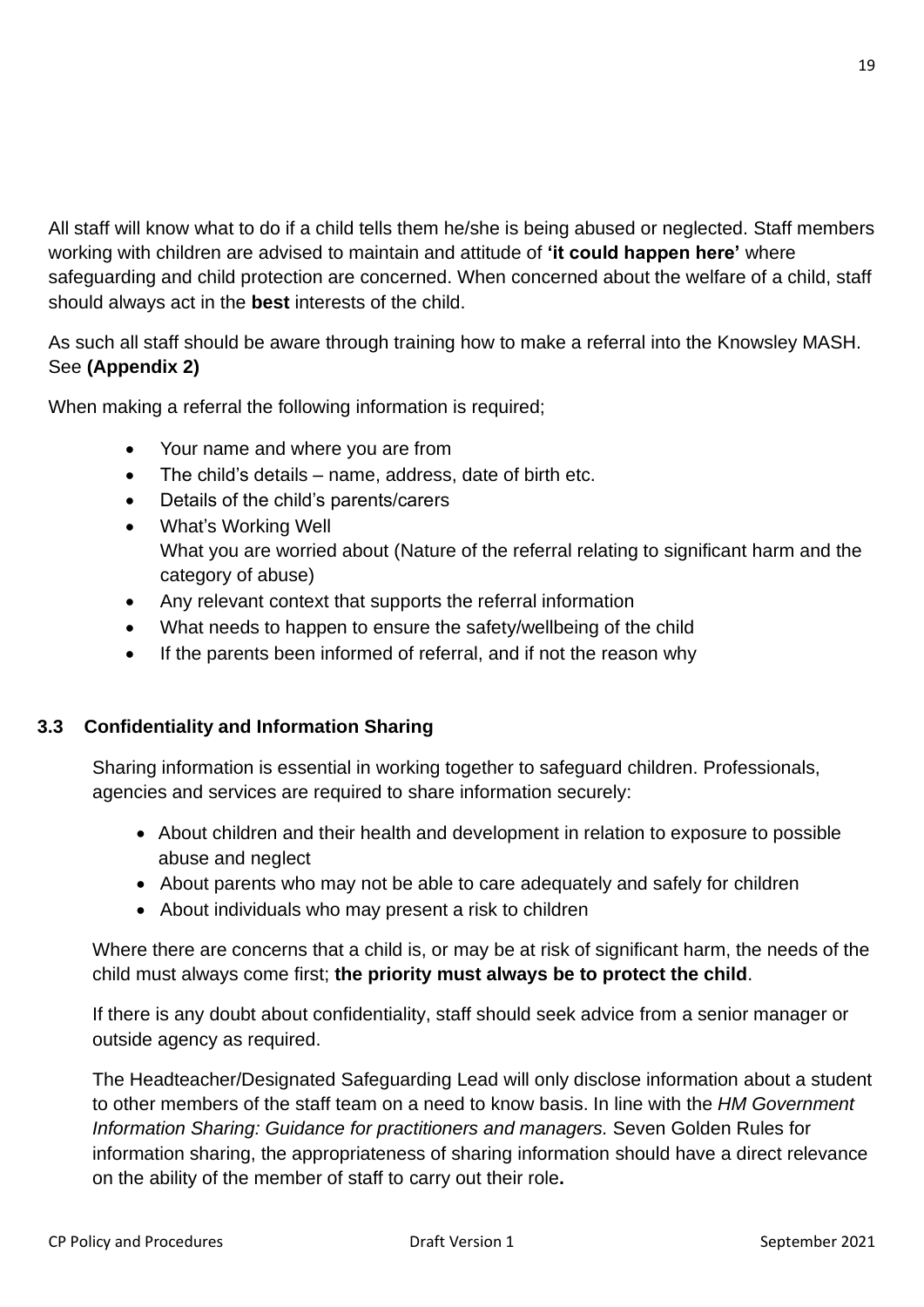# For **'***Seven Golden Rules of Information Sharing'***.** See **(Appendix 3.)**

All staff must be aware that they have a professional responsibility to share information securely with other agencies in order to safeguard children.

# **3.4 Record Keeping**

To ensure good safeguarding and child protection practice schools and education settings are required to keep clear and detailed written records of concerns about children, even when there is no need to refer the matter to Children's Social Care immediately.

Whether using paper records or the use of electronic recording systems such as CPOM's, records should clearly indicate statements of fact, opinion, first and second hand information, including who, what, where, when and why. All child welfare concern and child protection records should be kept securely in locked locations with limited access.

The document Information and Data Security: Guidance for Knowsley Schools (Version 4.0) has been shared with schools and sets out the following guidance for the management of child protection files in schools.

| <b>Records</b>                                              | <b>Basic</b><br><b>File</b>  | <b>Retention</b><br><b>Period</b> | At end of<br>retention    | <b>Notes</b>                                                                                                                                                                                                                                                                                                                                                                |
|-------------------------------------------------------------|------------------------------|-----------------------------------|---------------------------|-----------------------------------------------------------------------------------------------------------------------------------------------------------------------------------------------------------------------------------------------------------------------------------------------------------------------------------------------------------------------------|
| <b>All other</b><br>important and<br>prime<br>documentation | Child<br>Protection<br>files | $DOB + 75$ years                  | Confidentially<br>dispose | <b>Child Protection information</b><br>must be copied and sent under<br>separate cover to new<br>school/college whilst the child is<br>still under 18 (i.e. the<br>information does not need to be<br>sent to a university for example).<br>Where a child is removed from<br>roll to be educated at home, the<br>file should be copied to the<br>Local Education Authority. |

# **3.5 Transfer of Child Protection Records**

It is the responsibility of the Headteacher to pass on confidential information to the pupil's next school, college or education setting. **Transfer of records checklist:**

- The Headteacher should inform a child's social worker immediately if they are aware that a child is moving to a new Borough.
- Arrangements should be made before the records are transferred
- All original child protection records should be forwarded for the attention of the Headteacher of the receiving school
- Only on confirmation of receipt of the records in the receiving school, should all previous copies be destroyed in line with the confidential waste guidelines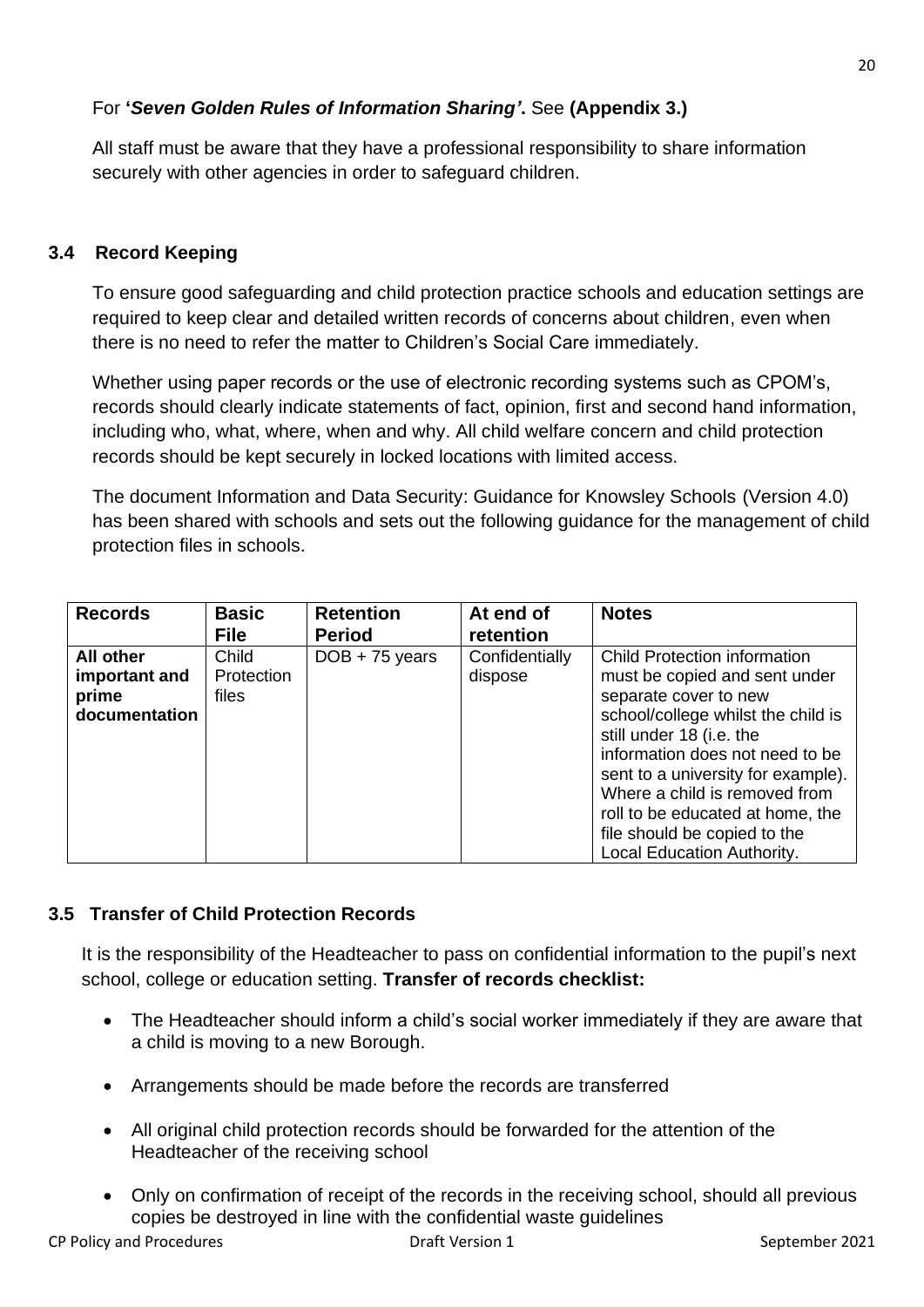• In event of not being able to trace a child, the school should contact the School Attendance Improvement Officer (SAIO) and ask them to make further enquiries.

If a Head Teacher is aware when a new student is admitted there are previous child protection concerns, every effort should be made to obtain the confidential child protection file from their previous school, college or education setting. For Receipt of Child Protection File template, **see appendix 4**

# **Why is all of this important?**

# **Para.73**

It is important for children to receive the right help at the right time to address risks and prevent issues escalating. Research and serious case reviews have repeatedly shown the dangers of failing to take effective action… Examples of poor practice include:

- Failing to act on and refer the early signs of abuse and neglect;
- Poor record keeping;
- Failing to listen to the views of the child;
- Failing to re-assess the concerns when situations do not improve;
- Not sharing information with the right people within and between agencies;
- Sharing information too slowly; and
- A lack of challenge to those who appear not to be taking action.

**Keeping Children Safe in Education, September 2021**

# **3.6 Childcare Disqualification**

# **Para 248.**

For staff who work in childcare provision or who are directly concerned with the management of such provision, the school needs to ensure that appropriate checks are carried out to ensure that individuals are not disqualified under the Childcare (Disqualification) Regulations 2018.

**Keeping Children Safe in Education, September 2021.**

Further information on the staff to whom these regulations apply, the checks that should be carried out, and the recording of these checks can be found in the [Disqualification under the Childcare Act](https://www.gov.uk/government/publications/disqualification-under-the-childcare-act-2006/disqualification-under-the-childcare-act-2006)  [2006](https://www.gov.uk/government/publications/disqualification-under-the-childcare-act-2006/disqualification-under-the-childcare-act-2006) statutory guidance.

# **4. Pandemic safeguarding arrangements**

In response to the 2020 COVID 19 pandemic schools were required to take measures to ensure the health and wellbeing of both students and staff. This included students spending significant amount of time at home and away from the school environment.

CP Policy and Procedures **CP Policy and Procedures** Draft Version 1 September 2021 An addendum document was issued that applied to the educational provision of the schools during the pandemic relating to Covid-19. This document was reviewed and updated according to developments and advice from government and the local authority. It sets out changes to the normal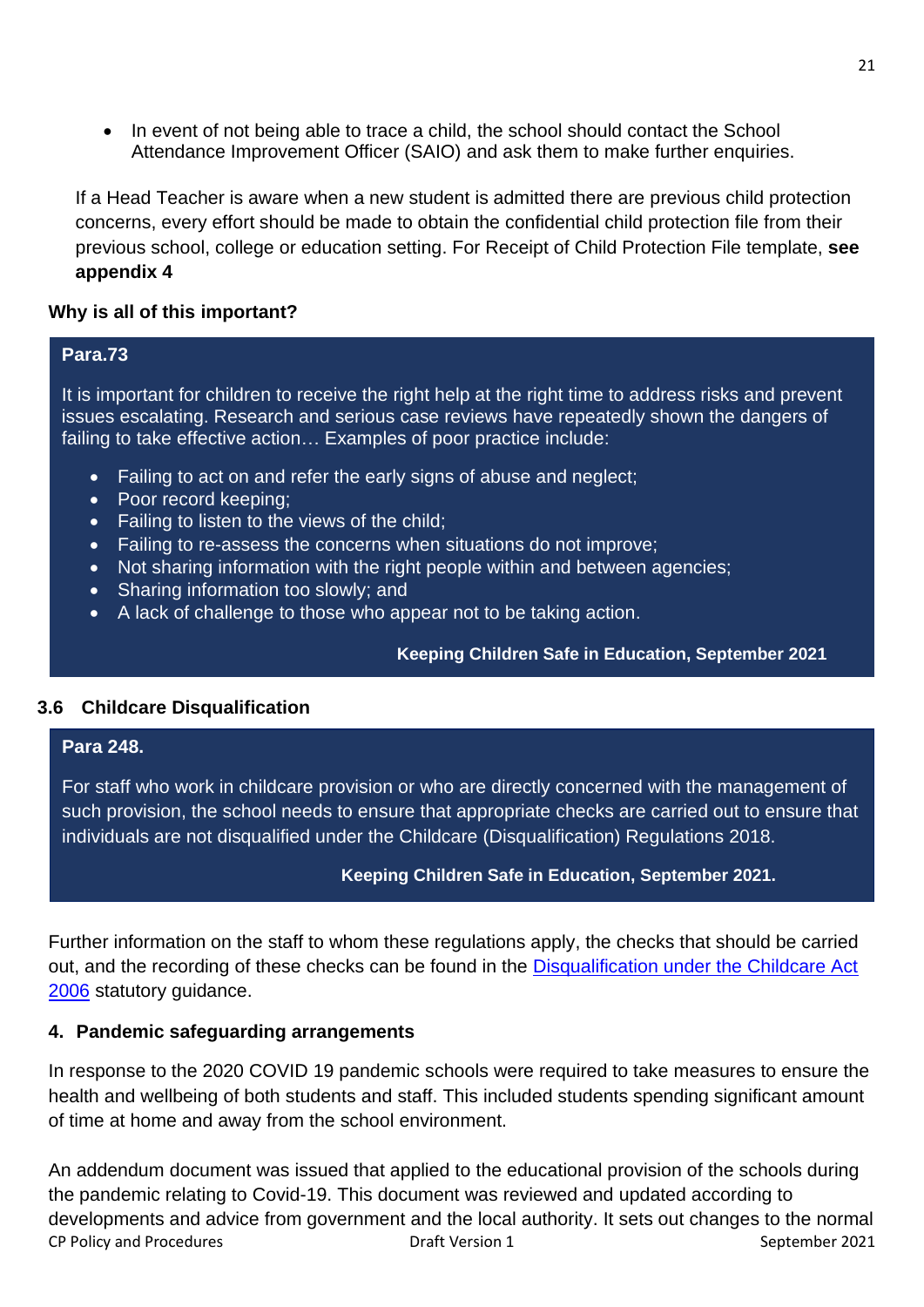safeguarding and child protection procedures in light of the Department for Education's guidance [https://www.gov.uk/government/publications/actions-for-schools-during-the-coronavirus](https://www.gov.uk/government/publications/actions-for-schools-during-the-coronavirus-outbreak/schools-covid-19-operational-guidance)[outbreak/schools-covid-19-operational-guidance](https://www.gov.uk/government/publications/actions-for-schools-during-the-coronavirus-outbreak/schools-covid-19-operational-guidance) and should be read in conjunction with those procedures. Unless otherwise communicated, normal safeguarding and child protection policy and procedures continue to apply.

# **5. Monitoring and Review**

This policy document will be monitored and reviewed annually in accordance with best practice or in the following circumstances:

- Changes in legislation and/or government guidance
- As required by the Local Safeguarding Children Partnership, and Ofsted
- As a result of any other significant change or event.

In the interests of safeguarding and protecting the welfare of children and young people it is suggested that all staff receive a copy of the settings Safeguarding Child Protection policy, and sign a safeguarding checklist to say they have read and understood the content.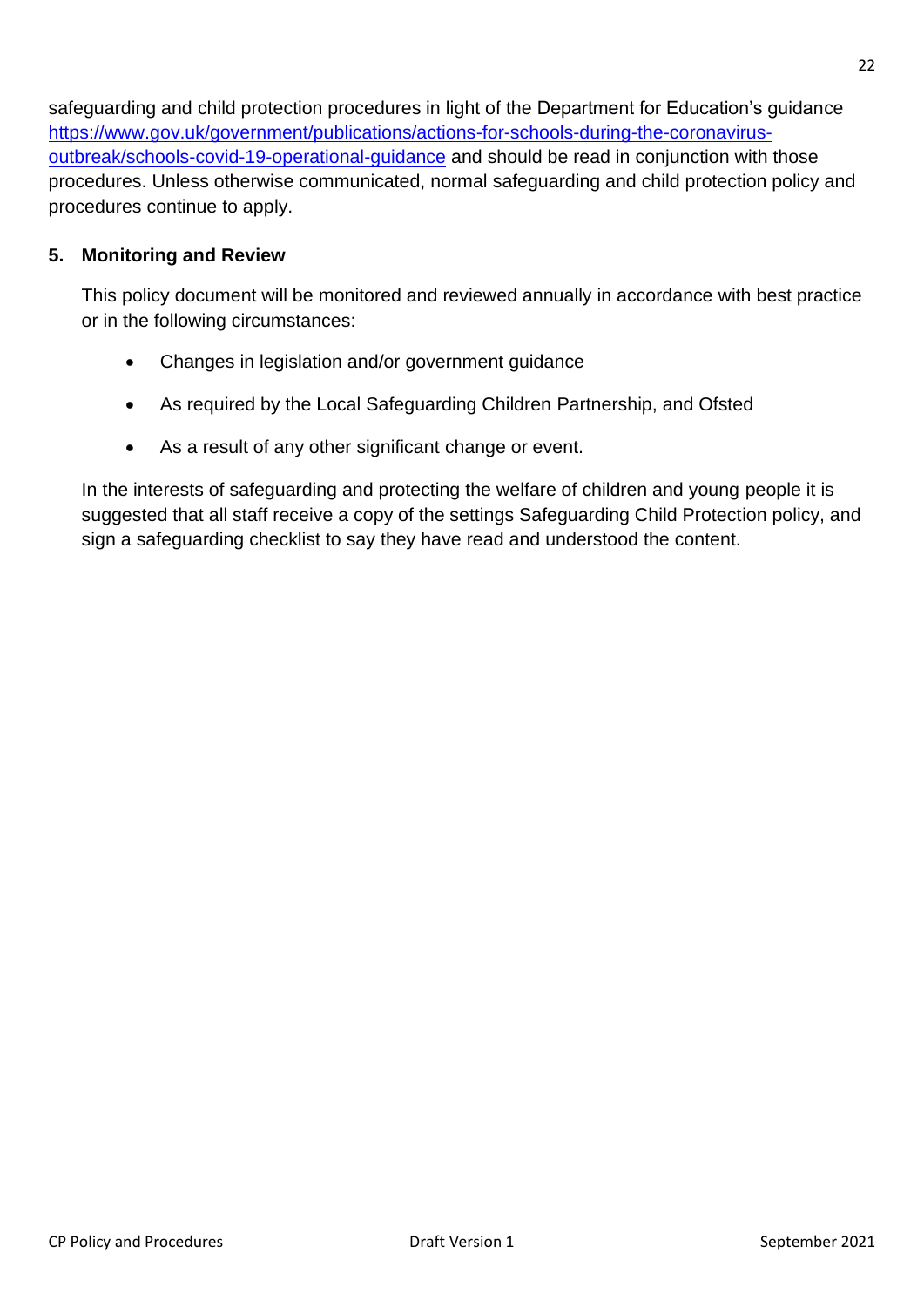# **Appendix 1**

Availability During term time the designated safeguarding lead (or a deputy) should always be available (during school or college hours) for staff in the school or college to discuss any safeguarding concerns. Whilst generally speaking the designated safeguarding lead (or deputy) would be expected to be available in person, it is a matter for individual schools

# **Annex C: Role of the designated safeguarding lead**

Governing bodies, proprietors and management committees should ensure an appropriate **senior member** of staff, from the school or college **leadership team**, is appointed to the role of designated safeguarding lead. The designated safeguarding lead should take **lead responsibility** for safeguarding and child protection (including online safety). This should be explicit in the roleholder's job description. This person should have the appropriate status and authority within the school to carry out the duties of the post. They should be given the time, funding, training, resources and support to provide advice and support to other staff on child welfare and child protection matters, to take part in strategy discussions and inter-agency meetings, and/or to support other staff to do so, and to contribute to the assessment of children.

# **Deputy designated safeguarding leads**

It is a matter for individual schools and colleges as to whether they choose to have one or more deputy designated safeguarding lead(s). Any deputies should be trained to the same standard as the designated safeguarding lead and the role should be explicit in their job description. Whilst the activities of the designated safeguarding lead can be delegated to appropriately trained deputies, the ultimate **lead responsibility** for child protection, as set out above, remains with the designated safeguarding lead; this **lead responsibility** should not be delegated.

#### **Availability**

During term time the designated safeguarding lead (or a deputy) should always be available (during school or college hours) for staff in the school or college to discuss any safeguarding concerns. Whist generally speaking the designated safeguarding lead (or deputy) would be expected to be available in person, it is a mater for individual schools and colleges, working with the designated safeguarding lead, to define what "available" means and whether in exceptional circumstances availability via phone and or Skype or other such media is acceptable. It is a matter for individual schools and colleges and the designated safeguarding lead to arrange adequate and appropriate cover arrangements for any out of hours/out of term activities.

#### **Manage referrals**

The designated safeguarding lead is expected to refer cases:

- of suspected abuse to the local authority children's social care as required and support staff who make referrals to local authority children's social care;
- to the Channel programme where there is a radicalisation concern as required and support staff who make referrals to the Channel programme;
- where a person is dismissed or left due to risk/harm to a child to the Disclosure and Barring Service as required; and
- where a crime may have been committed to the Police as required. NPCC When to call the police should help understand when to consider calling the police and what to expect when working with the police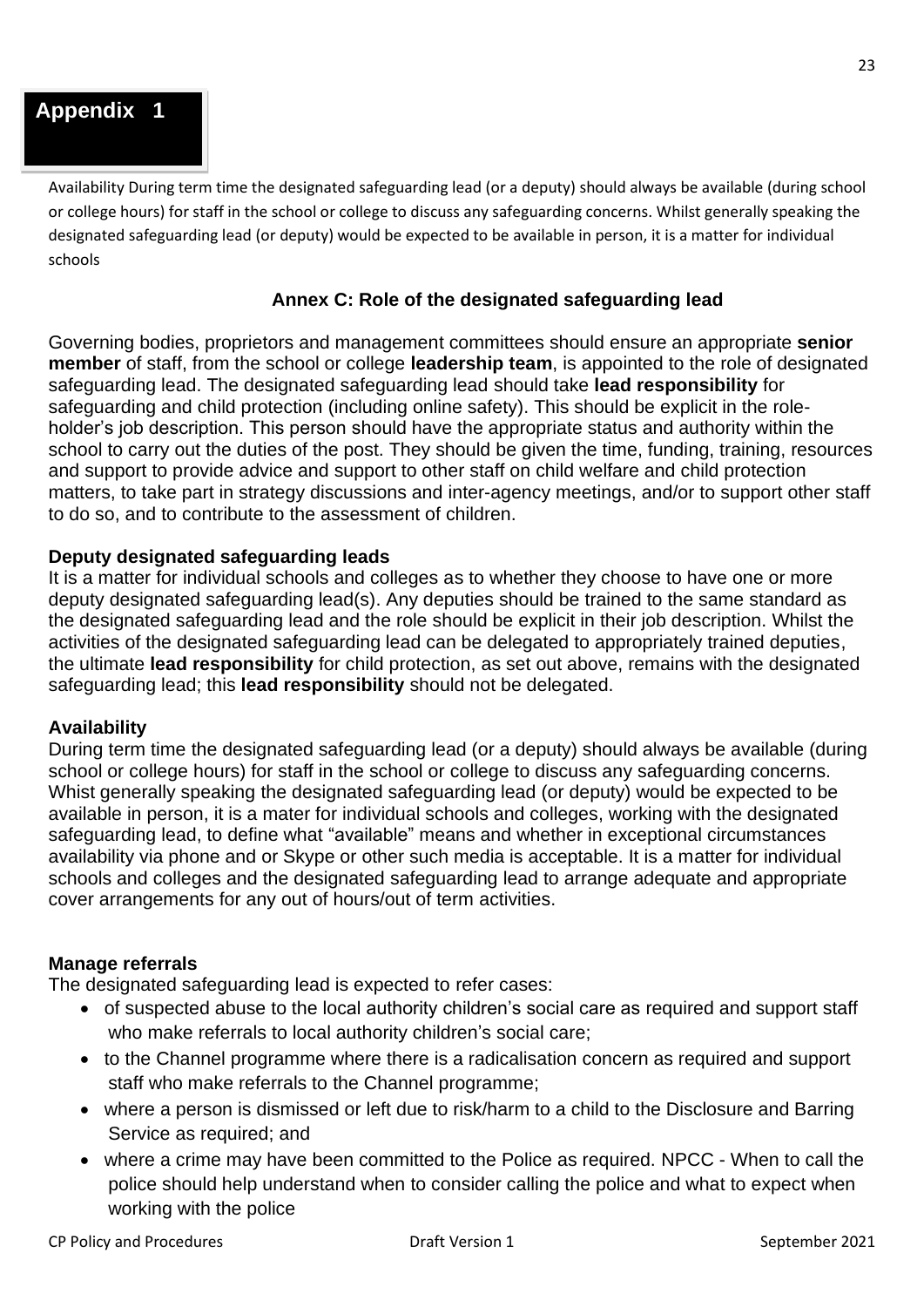#### **Working with others**

The designated safeguarding lead is expected to:

- act as a source of support, advice and expertise for all staff;
- act point of contact with the three safeguarding partners:
- liaise with the headteacher or principal to inform him or her of issues-especially ongoing enquiries under section 47 of the Children Act 1989 and police investigations;
- as required, liaise with the "case manager" (as per Part four) and the designated officer(s) at the local authority for child protection in cases which concern a staff member;
- liaise with staff (especially pastoral support staff, school nurses, IT Technicians, and SENCO's or the named person with oversight for SEN in a college and Senior Mental Health Leads) on matters of safety and safeguarding (including online and digital safety) and when deciding whether to make a referral by liaising with relevant agencies so that children's needs are considered holistically;
- promote supportive engagement with parents and/or carers in safeguarding and promoting the welfare of children, including where families may be facing challenging circumstances;
- work with the headteacher and relevant strategic leads, taking lead responsibility for promoting educational outcomes by knowing the welfare, safeguarding and child protection issues that children in need are experiencing, or have experienced, and identifying the impact that these issues might be having on children's attendance, engagement and achievement at school or college. This includes:
	- ➢ ensure that the school or college knows who its cohort of children who have or have had a social worker are, understanding their academic progress and attainment, and maintaining a culture of high aspirations for this cohort; and
	- $\triangleright$  support teaching staff to provide additional academic support or reasonable adjustments to help children who have or have had a social worker reach their potential, recognising that even when statutory social care intervention has ended, there is still a lasting impact on children's educational outcomes.

#### **Information sharing and managing the child protection file**

The designated safeguarding lead is responsible for ensuring that the child protection files are kept up to date.

Information should be kept confidential and stored securely. It is good practice to keep concerns and referrals in a separate child protection file for each child.

Records should include:

- a clear and comprehensive summary of the concern;
- details of how the concerns was followed up and resolved;
- a note of any action taken, decisions reached and the outcome.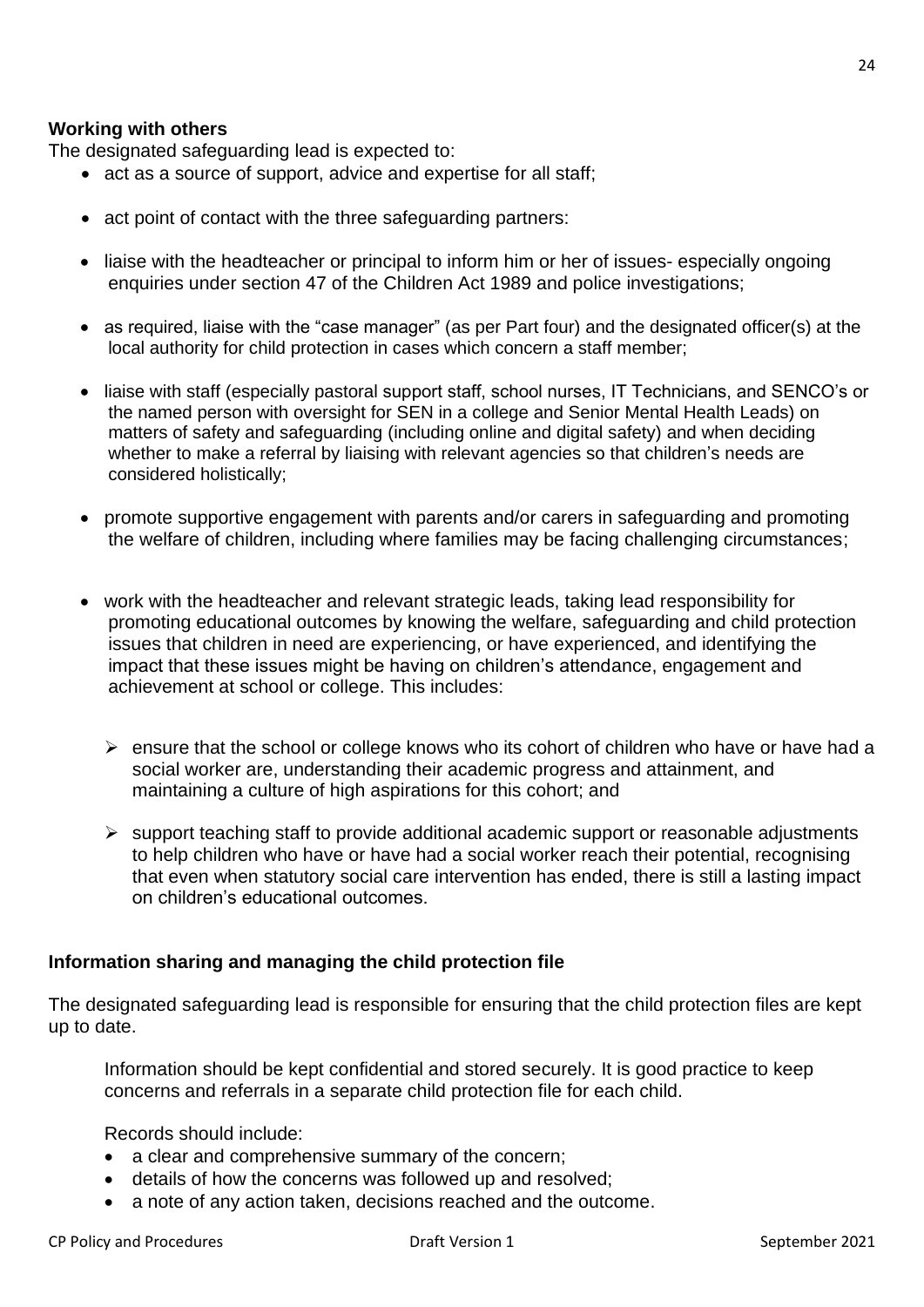They should ensure the file is only accessed by those who need to see it and where the file or content within it is shared, this happens in line with information sharing advice as set out in Part oe and Part two of this guidance.

Where children leave the school or college (including in year transfers) the designated safeguarding lead should ensure their child protection file is transferred to the new school or college as soon as possible, and within 5 days for an in-year transfer or within the first 5 days of the start of a new term. This should be transferred separately from the main pupil file, ensuring secure transit and confirmation of receipt should be obtained. Receiving schools and colleges should ensure key staff such as designated safeguarding leads and SENCOs or the named person with oversight for SEN in colleges, are aware as required.

Lack of information about their circumstances can impact on the child's safety, welfare and educational outcomes. In addition to the child protection file, the designated safeguarding lead should also consider if it would be appropriate to share any additional information with the new school or college in advance of a child leaving to help them put in place the right support to safeguard this child and to help the child thrive in the school or college. For example, information that would allow the new school or college to continue supporting children who have had a social worker and been victims of abuse and have that support in place for when the child arrives.

# **Raising Awareness**

The designated safeguarding lead should:

- ensure each member of staff has access to, and understands, the school's or college's child protection policy and procedures, especially new and part-time staff.
- Ensure the school or college's child protection policy is reviewed annually (as a minimum) and the procedures and implementation are updated and reviewed regularly, and work with governing bodies or proprietors regarding this;
- Ensure the child protection policy is available publicly and parents are aware of the fact that referrals about suspected abuse or neglect may be made and the role of the school or college in this;
- Link with the safeguarding partner arrangements to make sure staff are aware of training opportunities and the latest local policies on local safeguarding arrangements; and
- Help promote educational outcomes by sharing the information about the welfare, safeguarding and child protection issues that children, including children with a social worker, are experiencing with teachers and school and college leadership staff.

# **Training, knowledge and skills**

The designated safeguarding lead (and any deputies) should undergo training to provide them with the knowledge and skills required to carry out the role. This training should be updated at least every two years. The designated safeguarding lead should undertake Prevent awareness training. Training should provide designated safeguarding leads with a good understanding of their own role, how to identify, understand and respond to specific needs that can increase the vulnerability of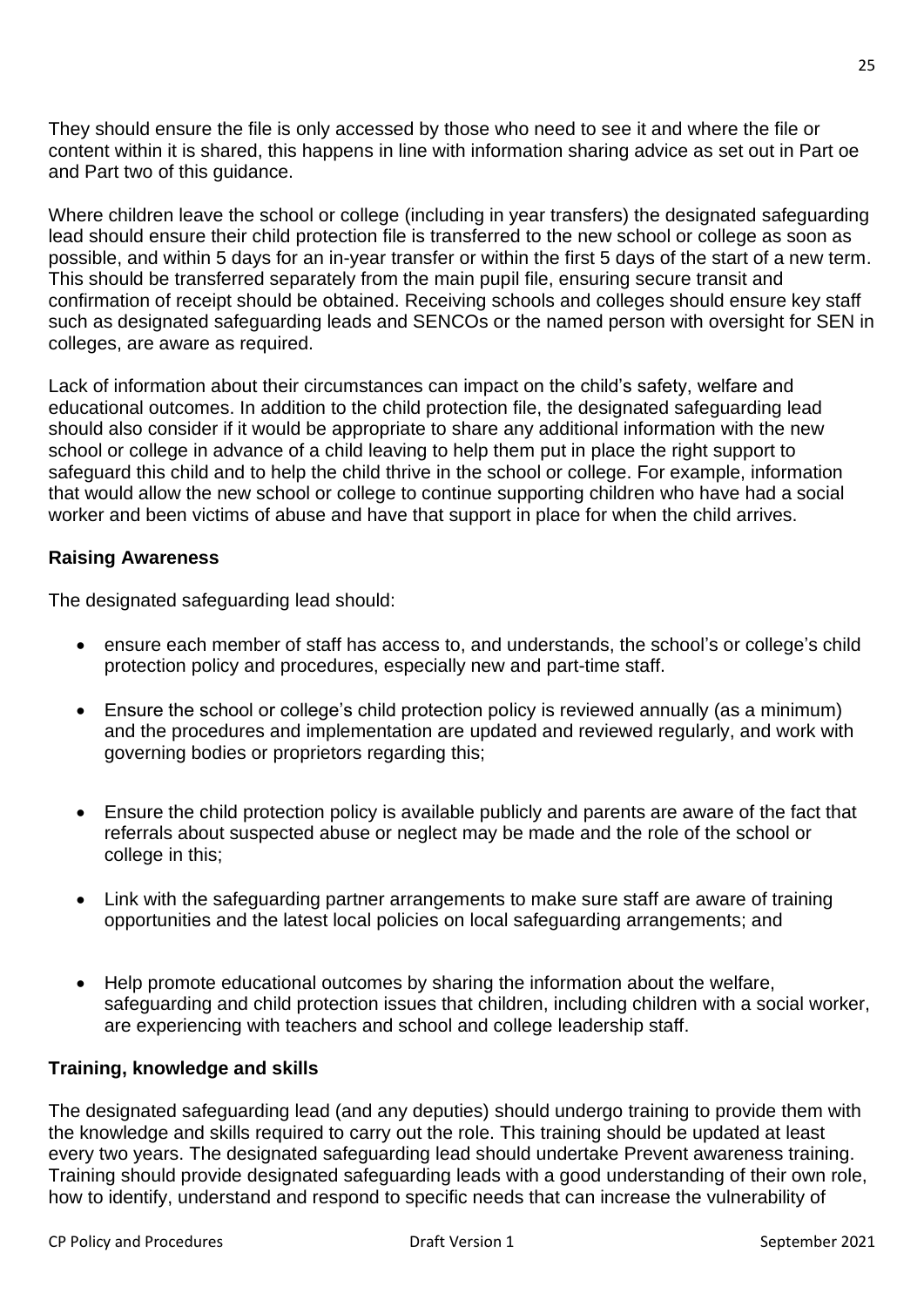children, as well as specific harms that can put children at risk, and the processes, procedures and responsibilities of other agencies, particularly children's social care, so they:

- understand the assessment process for providing early help and statutory intervention, including local criterial for action and local authority children's social care referral arrangements.
- have a working knowledge of how local authorities conduct a child protection case conference and a child protection review conference and be able to attend and contribute to these effectively when required to do so;
- understand the importance of the role the designated safeguarding lead has in providing information and support to children social care in order to safeguard and promote the welfare of children;
- understand the lasting impact that adversity and trauma can have, including on children's behaviour, mental health and wellbeing, and what is needed in responding to this in promoting educational outcomes;
- are alert to the specific needs of children in need, those with special educational needs and disabilities (SEND), those with relevant health conditions and young carers;
- Understand the importance of information sharing, both within the school and college and with the three safeguarding partners, other agencies, organisations and practitioners;
- understand and support the school or college with regards to the requirements of the Prevent duty and are able to provide advice and support to staff on protecting children from the risk of radicalisation;
- are able to understand the unique risks associated with online safety and be confident that they have the relevant knowledge and up to date capability required to keep children safe whilst they are online at school or college:
- can recognise the additional risks that children with special educational needs and disabilities (SEND) face online, for example, from online bullying, grooming and radicalisation and are confident they have the capability to support children with SEND to stay safe online;
- obtain access to resources and attend any relevant or refresher training courses; and,
- encourage a culture of listening to children and taking account of their wishes and feelings, among all staff, in any measures the school or college may put in place to protect them.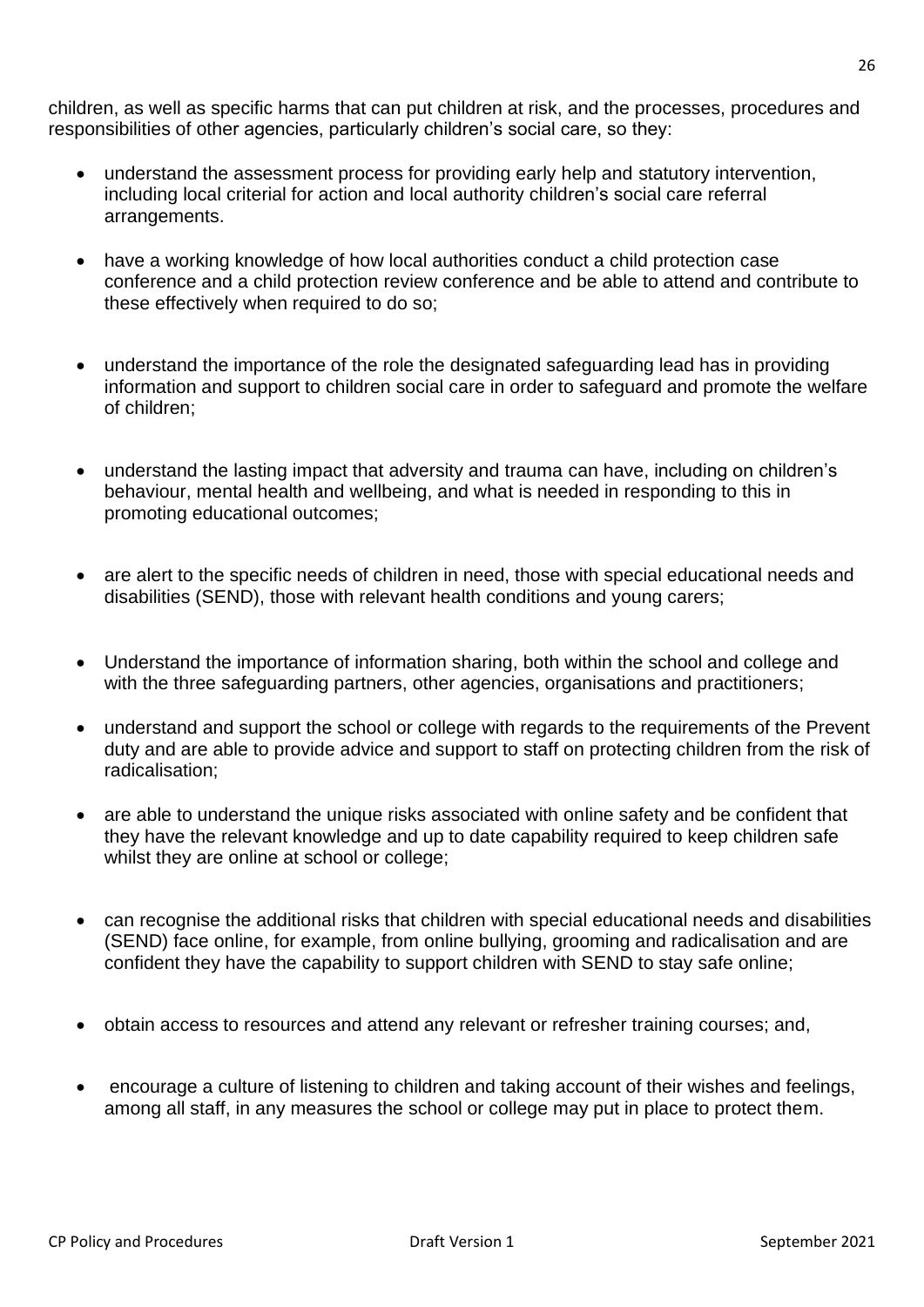# **Understanding the views of children**

It is important that children feel heard and understood. Therefore, designated safeguarding leads should be supported in developing knowledge and skills to:

- encourage a culture of listening to children and taking account of their wishes and feelings, among all staff, and in any measures the school or college may put in place to protect them; and
- understand the difficulties that children may have in approaching staff about their circumstances and consider how to build trusted relationships which facilitate communication.

# **Holding and sharing information**

The critical importance of recording, holding, using and sharing information effectively is set out in Parts one, two and five of this document, and therefore the designated safeguarding lead should be equipped to:

- Understand the importance of information sharing, both within the school and college, and with other schools and colleges on transfer including in-year and between primary and secondary education, and with the safeguarding partners, and other agencies, organisations and practitioners;
- Understand relevant date protection legislation and regulations, especially the Data Protection Act 2018 and the UK General Data Protection Regulation (UKGDPR); and
- Be able to keep detailed, accurate, secure written records of concerns and referrals and understand the purpose of this record-keeping.

# **Other Local Designated Safeguarding Lead Additional duties**

In Knowsley the Designated Safeguarding Lead may also act as champion for local/ area initiatives such as Operation Encompass, Child Exploitation single point of contact and Private Fostering.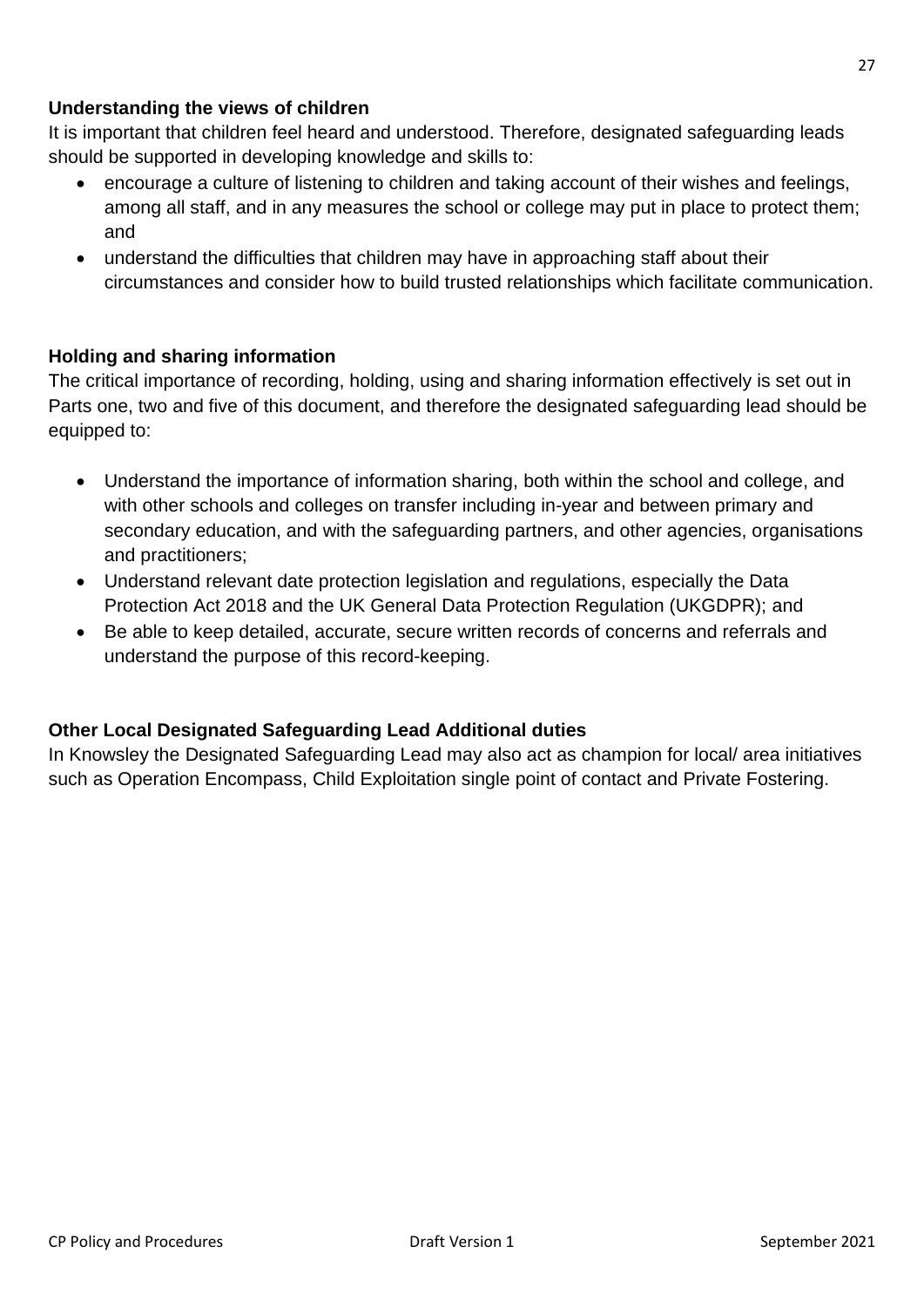# **Child Protection Procedures Flow Chart**



\*Paragraph 42, **Where a child is suffering, or is likely to suffer from harm, it is important that a referral to children's social care (and if appropriate the police) is made immediately. KCSIE, 2020.**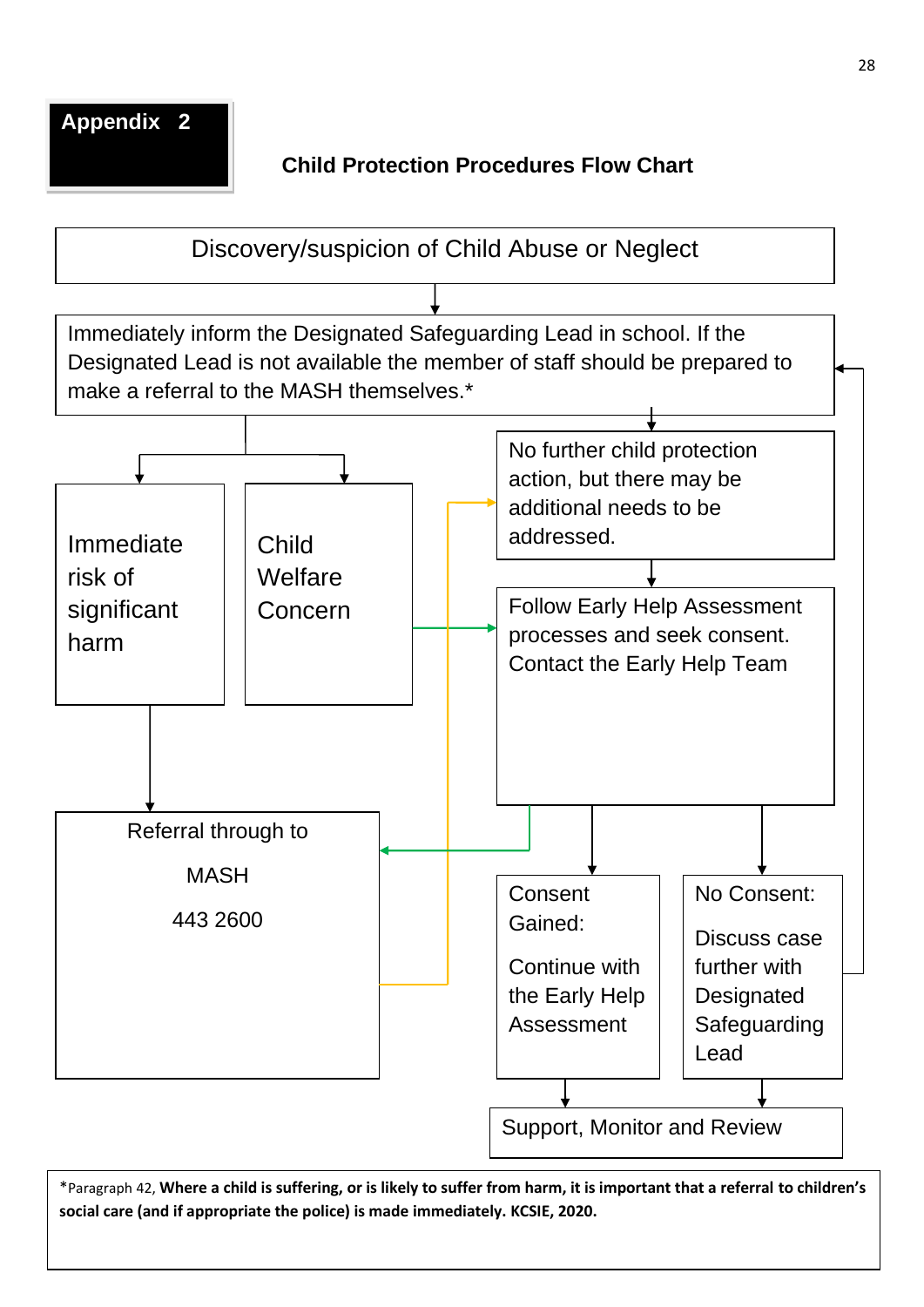**Appendix 3** 



# Seven golden rules for information sharing

- 1. Remember that the Data Protection Act is not a barrier to sharing information but provides a framework to ensure that personal information about living persons is shared appropriately.
- 2. Be open and honest with the person (and/or their family where appropriate) from the outset about why, what, how and with whom information will, or could be shared, and seek their agreement, unless it is unsafe or inappropriate to do so.
- 3. Seek advice if you are in any doubt, without disclosing the identity of the person where possible.
- 4. Share with consent where appropriate and, where possible, respect the wishes of those who do not consent to share confidential information. You may still share information without consent if, in your judgement, that lack of consent can be overridden in the public interest. You will need to base your judgement on the facts of the case.
- 5. Consider safety and well-being: Base your information sharing decisions on considerations of the safety and well-being of the person and others who may be affected by their actions.
- 6. Necessary, proportionate, relevant, accurate, timely and secure: Ensure that the information you share is necessary for the purpose for which you are sharing it, is shared only with those people who need to have it, is accurate and up-to-date, is shared in a timely fashion, and is shared securely.
- 7. Keep a record of your decision and the reasons for it whether it is to share information or not. If you decide to share, then record what you have shared, with whom and for what purpose.

**Local contacts** 

Extract from HM Government Information Sharing: Guidance for practitioners and managers. Copies can be obtained from www.ecm.gov.uk/informationsharing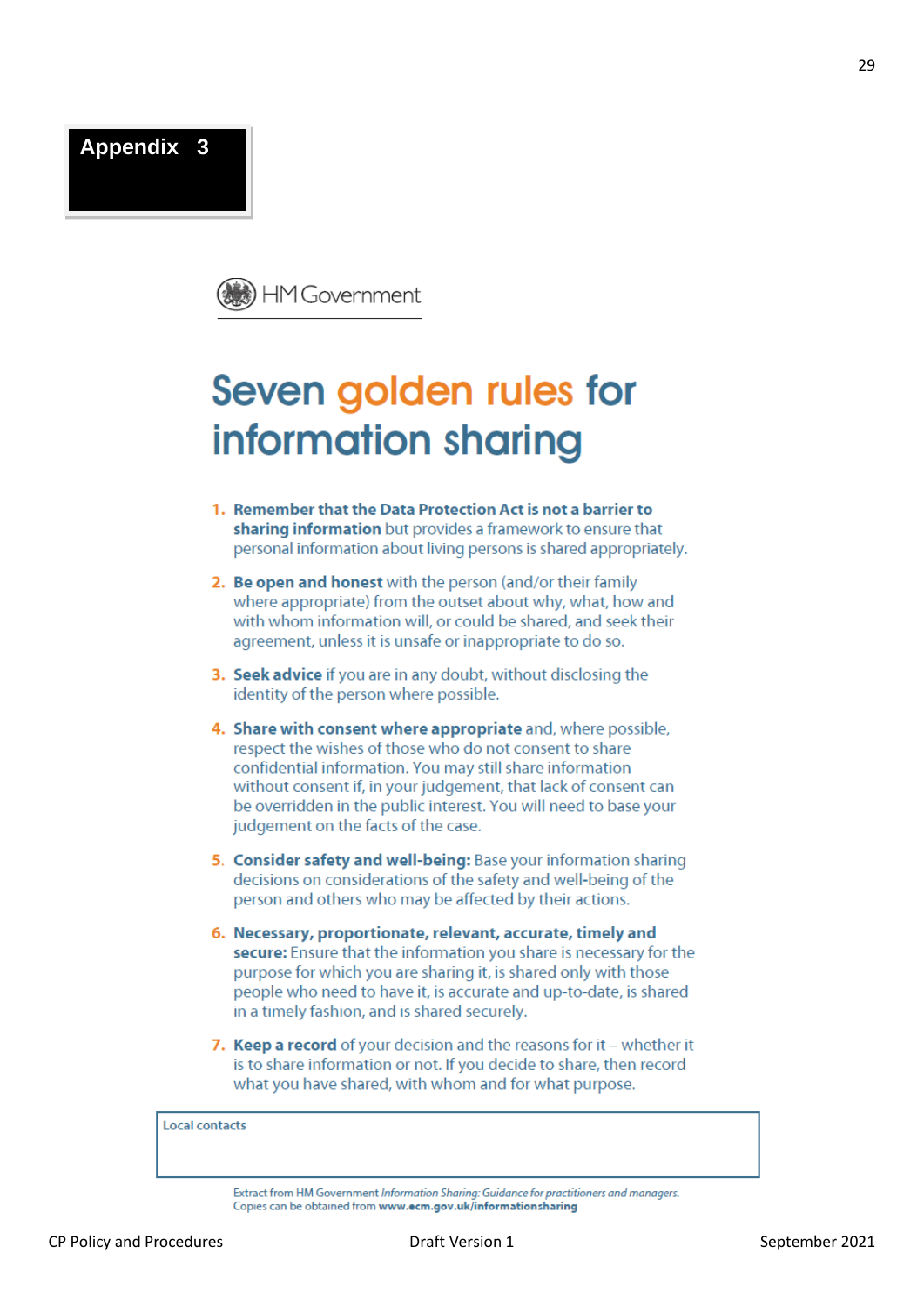# **Flowchart of key questions** for information sharing



Extract from HM Government Information Sharing: Guidance for practitioners and managers. Copies can be obtained from www.ecm.gov.uk/informationsharing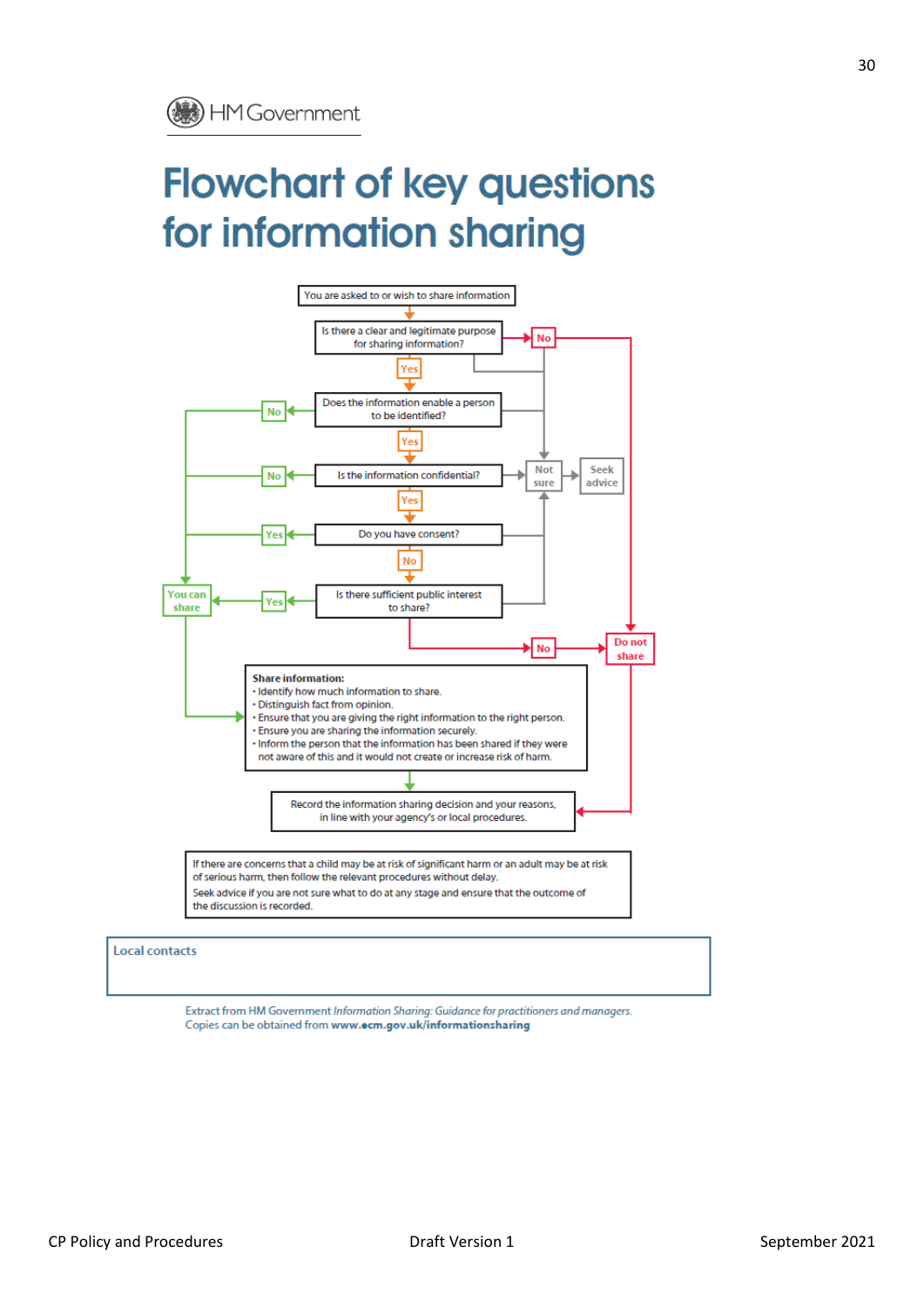# **Receipt of Child Protection File**

| <u>IMPORTANT:</u>                | The receiving school must return this section to the issuing school.      |
|----------------------------------|---------------------------------------------------------------------------|
| <b>Name of Receiving School:</b> |                                                                           |
| <b>Issuing School:</b>           | <b>School Name:</b>                                                       |
|                                  | <b>School Address:</b>                                                    |
|                                  |                                                                           |
| <b>Child's Name:</b>             |                                                                           |
| DOB:                             |                                                                           |
|                                  | I confirm receipt of the child protection files on the above named pupil: |
| Name:                            |                                                                           |
| <b>Job Title:</b>                |                                                                           |
| Signature:                       |                                                                           |
| Date:                            |                                                                           |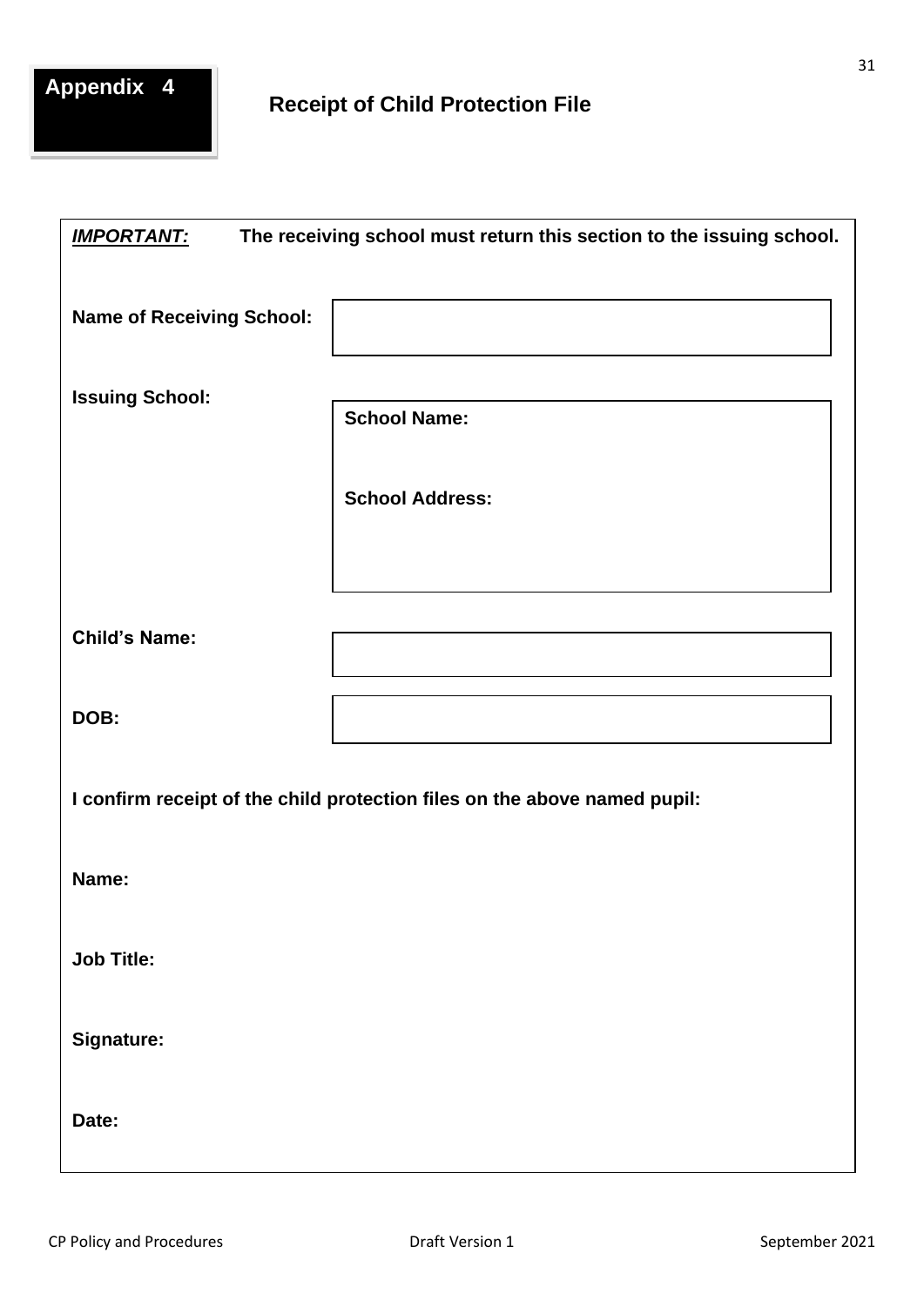# **Appendix 5 Indicators of abuse and neglect**

# **Keeping Children Safe in Education 2021**

**Physical –** A form of abuse which may involve hitting, shaking, throwing, poisoning, burning or scalding, drowning, suffocating or otherwise causing physical harm told a child. Physical harm may also be caused when a parent or carer fabricates the symptoms of, or deliberately induces, illness in a child.

**Emotional –** The persistent emotional maltreatment of a child such as to cause severe and persistent adverse effects on the child's emotional development. It may involve conveying to children that they are worthless or unloved, inadequate, or valued only insofar as they meet the needs of another person. It may include not giving the child opportunities to express their views, deliberately silencing them or 'making fun' of what they say or how they communicate. It may feature age or developmentally inappropriate expectations being imposed on children. These may include interactions that are beyond the child's developmental capability, as well as overprotection and limitation of exploration and learning, or preventing the child participating in normal social interaction. It may involve seeing or hearing the ill-treatment of another. It may involve serious bullying (Including cyber bullying) causing children frequently to feel frightened or in danger, or the exploitation or corruption of children. Some level of emotional abuse is involved in all types of maltreatment of a child, though it may occur alone.

**Sexual –** involves forcing or enticing a child or young person to take part in sexual activities, not necessarily involving violence, whether or not the child is aware of what is happening. The activities may involve physical contact, including assault by penetration (for example rape or oral sex) or nonpenetrative acts such as masturbation, kissing, rubbing, and touching outside of clothing. They may also include non-contact activities, such as involving children in looking at, or in the production of, sexual images, watching sexual activities, encouraging children to behave in sexually inappropriate ways, or grooming a child in preparation for abuse. Sexual abuse can take place online, and technology can be used to facilitate offline abuse. Sexual abuse is not solely perpetrated by adult males. Women can also commit acts of sexual abuse, as can other children. The sexual abuse of children by other children is a specific safeguarding issue (also known as peer on peer abuse) in education and all staff should be aware of it and of their school or colleges policy and procedures for dealing with it

**Neglect –** the persistent failure to meet a child's basic physical and/or psychological needs, likely to result in the serious impairment of the child's health or development. Neglect may occur during pregnancy, for example, as a result of maternal substance abuse. Once a child is born, neglect may involve a parent or carer failing to: provide adequate food, clothing and shelter (including exclusion from home or abandonment); protect a child from physical and emotional harm or danger; ensure adequate supervision (including the use of inadequate care-givers); or ensure access to appropriate medical care or treatment. It may also include neglect of, or unresponsiveness to, a child's basic emotional needs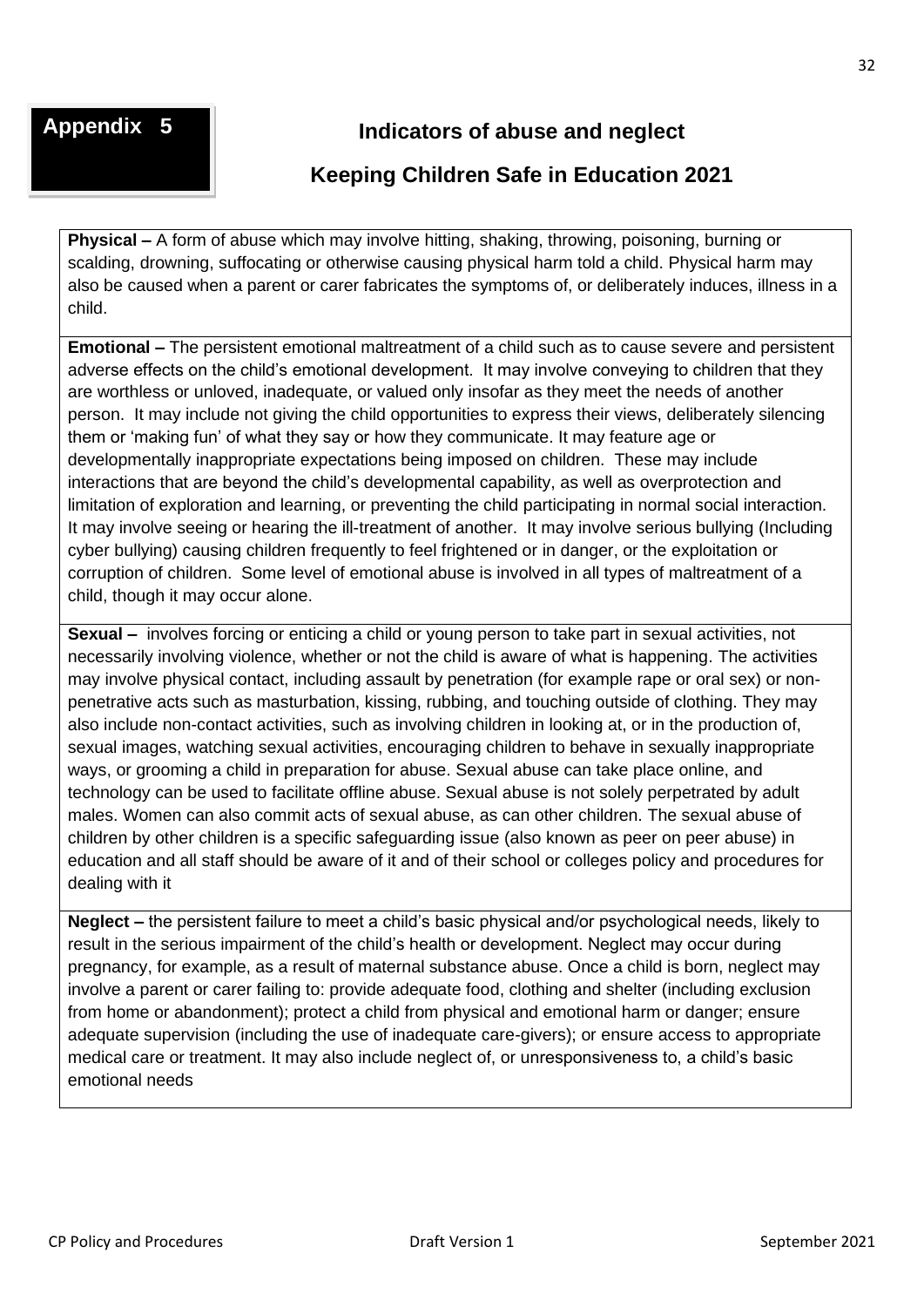# **Appendix 6**

# **School Risk Identification and Safety Plan**

| <b>Name</b><br>Date of Safety<br>Plan<br><b>Safeguarding</b><br><b>Issue</b><br><b>Identified</b> | <b>Possible</b><br><b>Impact</b> | <b>Current</b><br><b>Management</b><br><b>Issues</b> |                            | <b>Level of Risk</b><br>Assessment of risk<br>with current control<br>measures in place |                        | <b>Additional</b><br><b>Safeguarding</b><br><b>Solutions</b> | place.                     | <b>New Level of Risk</b><br>Assessment of<br>residual risk with all<br>control measures in |                        | <b>Target</b><br><b>Date</b> | <b>Review</b><br><b>Date</b> |
|---------------------------------------------------------------------------------------------------|----------------------------------|------------------------------------------------------|----------------------------|-----------------------------------------------------------------------------------------|------------------------|--------------------------------------------------------------|----------------------------|--------------------------------------------------------------------------------------------|------------------------|------------------------------|------------------------------|
|                                                                                                   |                                  |                                                      | Liklihood<br>(probability) | Impact<br>(Severity)                                                                    | Current Risk<br>Rating |                                                              | Liklihood<br>(probability) | Impact<br>(Severity)                                                                       | Current Risk<br>Rating |                              |                              |
|                                                                                                   |                                  |                                                      |                            |                                                                                         |                        |                                                              |                            |                                                                                            |                        |                              |                              |
|                                                                                                   |                                  |                                                      |                            |                                                                                         |                        |                                                              |                            |                                                                                            |                        |                              |                              |
|                                                                                                   |                                  |                                                      |                            |                                                                                         |                        |                                                              |                            |                                                                                            |                        |                              |                              |

|           | High   |               |        |      |
|-----------|--------|---------------|--------|------|
|           | Medium |               |        |      |
|           | _OW    |               |        |      |
| ikelihood |        | ∟ow           | Medium | High |
|           |        | <b>Impact</b> |        |      |

Signed \_\_\_\_\_\_\_\_\_\_\_\_\_\_\_\_\_\_\_\_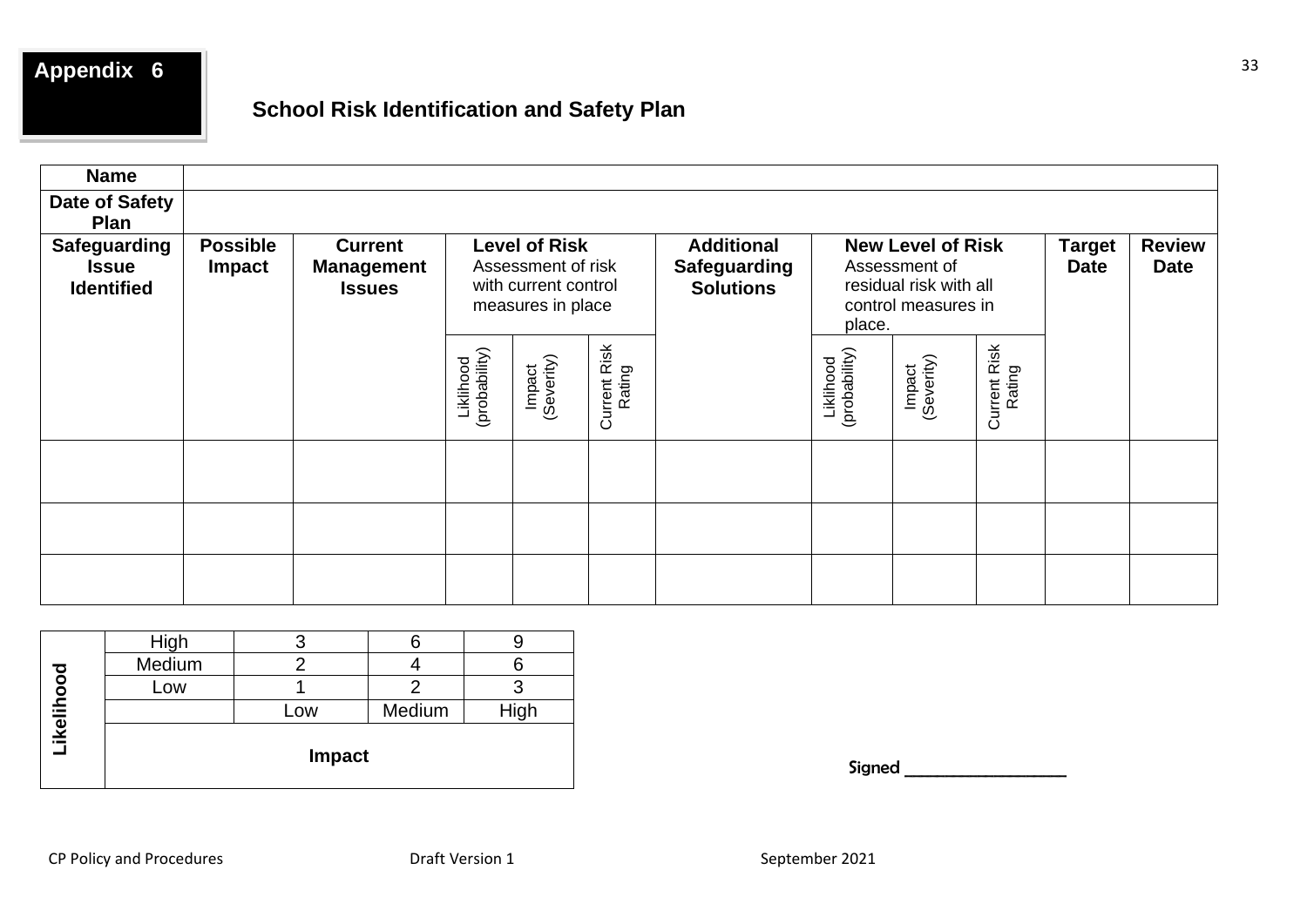| <b>Police Reference Number</b>                                          | <b>Date</b> |  |
|-------------------------------------------------------------------------|-------------|--|
| Child's name and age &<br><b>DOB</b>                                    |             |  |
| Date and time of incident                                               |             |  |
| <b>Address</b>                                                          |             |  |
| <b>Circumstances of incident</b>                                        |             |  |
|                                                                         |             |  |
|                                                                         |             |  |
|                                                                         |             |  |
|                                                                         |             |  |
|                                                                         |             |  |
|                                                                         |             |  |
| Additional school information including other Operation Encompass calls |             |  |
|                                                                         |             |  |
|                                                                         |             |  |
|                                                                         |             |  |
|                                                                         |             |  |
| Actions taken and Impact                                                |             |  |
|                                                                         |             |  |
|                                                                         |             |  |
|                                                                         |             |  |
|                                                                         |             |  |
|                                                                         |             |  |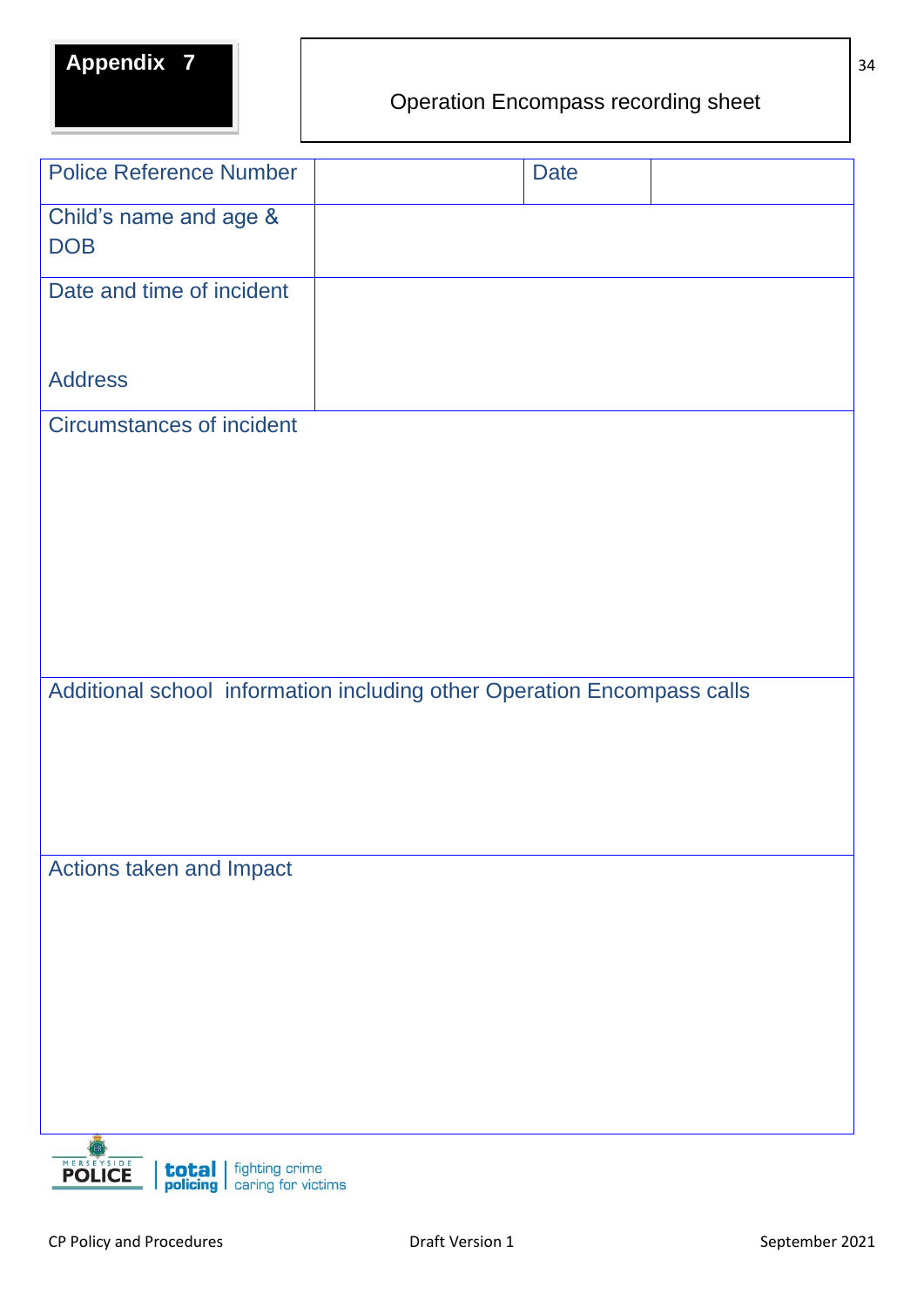

**Appendix 8**